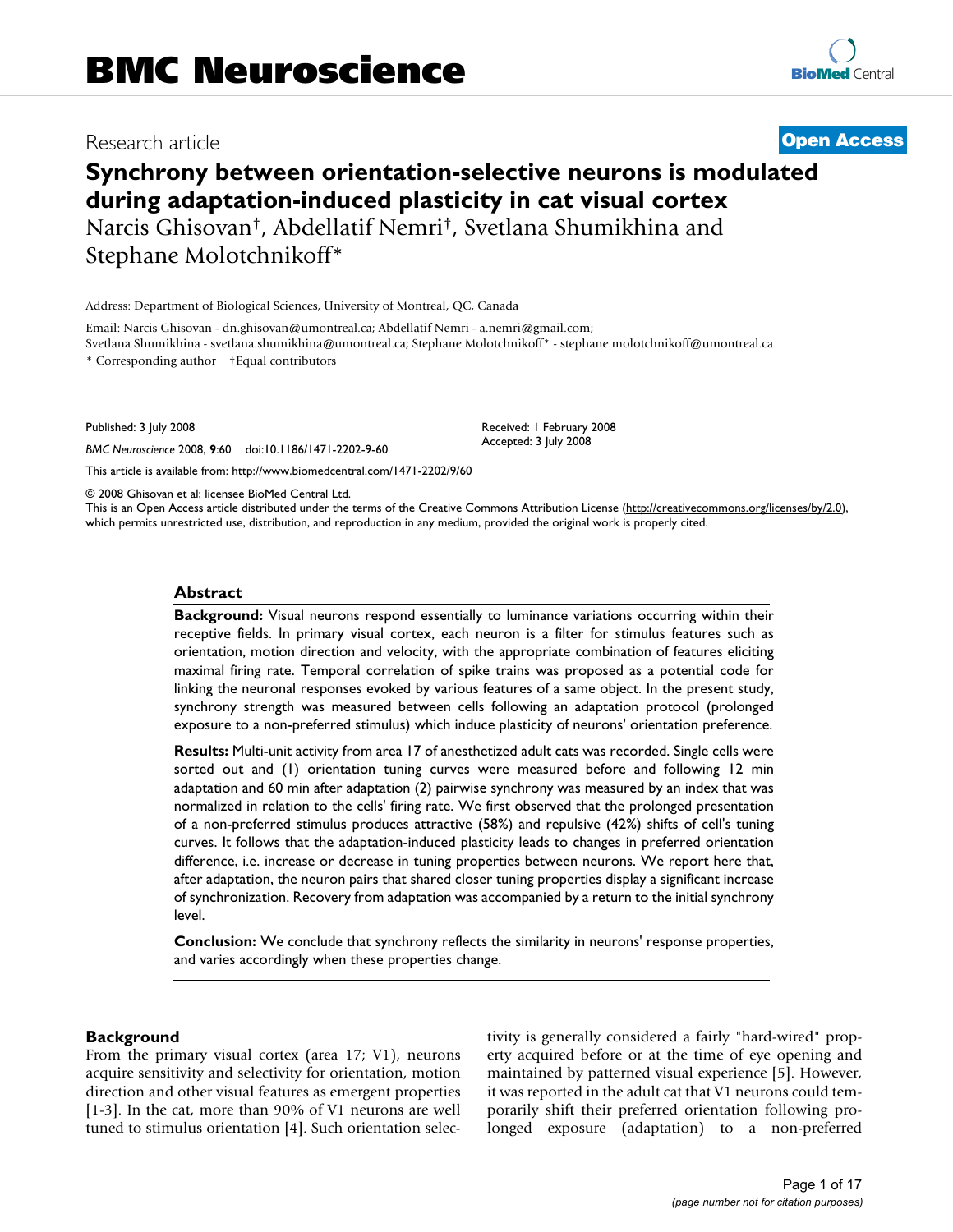orientation [6-8] – but see [9]. Plasticity in cat V1 was also reported for adaptation to spatial and temporal frequency [10-12] suggesting that it might be a general property at this level of sensory information processing. In mammalian cortex, tuning properties were also shown to change following adaptation to speed [13,14] and motion direction in MT [9] and V4 [15]. In the present study, we took advantage of this phenomenon to examine how orientation tuning plasticity is related to time-correlated activity in V1 neuron pairs.

Relatively small receptive fields make cells respond to an object's local features, and these individual responses require spatial binding across cortical and visual space as well as binding across types of features [16]. This issue is of particular importance for contour integration, a process that is thought to be mediated by neuronal synchrony [17] – but see [18]. Theoretical studies suggest that the precise synchronization of action potentials represents a potential mechanism for binding [19-21]. Consistent with these theoretical considerations, a body of experimental studies showed that synchronous neural activity is correlated with stimulus properties like coherent motion and similarity [17,22-27]. Furthermore, synchrony was reported to be strong between cells with similar feature selectivity [23,28,29], due in part to specific horizontal connections between cortical domains having similar tuning properties [30,31].

The experiments we report here examine the issue of neural synchrony and its relationship to neurons' tuning properties. To obtain a dynamic view of this relationship, adaptation-induced plasticity was used as a means of producing transient changes of preferred orientation difference among V1 neuron pairs. Precise synchronization between neurons has been expected to dynamically reflect functional similarity of neuronal responses, that is, the closer the tuning properties become following adaptation, the stronger the synchrony. We first examined the result of our adaptation protocol. We then looked at how pairwise synchronization is modulated during adaptation-induced plasticity of orientation tuning.

# **Results**

We carried out pairwise recordings of multi-unit activity in the anesthetized cat's area 17 (V1). An adaptation protocol consisting in the prolonged presentation of a nonpreferred stimulus was applied in order to induce a transient plasticity of the neurons' orientation tuning properties. First, we measured the orientation tuning curve of 89 neurons before and following adaptation, and after a 60 minute period of recovery from adaptation. We then formed neuron pairs and measured the temporal correlation between their spike trains prior to and after adaptation-induced plasticity.

# *Adaptation-induced plasticity*

Figure 1 illustrates the effect of the adaptation protocol on 2 neuron pairs. The orientation tuning curves of each cell (see Fig. 1A and 1B) are presented for the 3 experimental conditions: control (blue), adaptation (red), and after a period of sixty minutes for recovery (green). For each pair, one cell's preferred orientation in the control condition was used as a reference (centered at 0°). In the first example (Fig. 1A), the adapting stimulus orientation was set at +22.5° (arrow head). The first cell of the pair (Fig. 1A, upper curves) displayed an adaptation-induced plasticity of orientation tuning followed by a recovery of its initial properties. Indeed, this unit's response for the adapting orientation doubled, while its response for the initially preferred orientation (0°) decreased 4-fold. These changes resulted in an apparent slide of the whole tuning curve toward the adapting orientation, an effect that will be referred to as *adaptation-induced shift*, or occasionally in a more concise manner, as *shift* (the latter being distinct from the shift-predictor). Shifts can be classified as attractive or repulsive. An attractive shift occurs when the peak of the tuning curve moves toward the adapting orientation, while a change in the opposite direction is defined as a repulsive shift. Thus the cell in Figure 1A (upper curves) underwent an attractive shift of 18.5° and had recovered its initial preferred orientation 60 minutes after the adaptation protocol was applied. On the other hand, the second cell of the pair (Fig. 1A, lower curves; recorded simultaneously) displayed only a small attractive shift of 4.5°, although the tuning curve peak showed a 30% amplitude decrease. In this example (Fig. 1A), the adaptation-induced shift increased the absolute difference between the optimal orientations of both cells from 0° in control condition to 14.0° after adaptation (see Fig. 1E). Figure 1B shows another example of tuning curves displacement. The adaptation protocol produced a weak shift of 1.7° on the first cell of the pair, but caused a 21.9° attractive shift for the second unit. After adaptation, cells shared virtually identical orientation preference  $(\Delta = 1.2^{\circ})$ ; see Fig. 1F). Recovery of the initial orientation-selectivity properties was observed within sixty minutes. Tests lasted 3 hours on average, a time period during which activity can be lost in electrophysiological recordings for various reasons. It was important in the present study to ensure that the cells forming a pair were responsive and well discriminated during the entire test period. Thus, the stability of the single unit activity waveforms was verified by visual control of the waveforms (Fig. 1C and 1D). In addition, signal-to-noise ratios were calculated for each cell across conditions.

In order to determine the plasticity of orientation tuning in our cell population ( $n = 89$  neurons), curve fits were generated for all cells. The sample size  $(n = 78)$  corresponds to the 89 cells that were recorded minus 11 neu-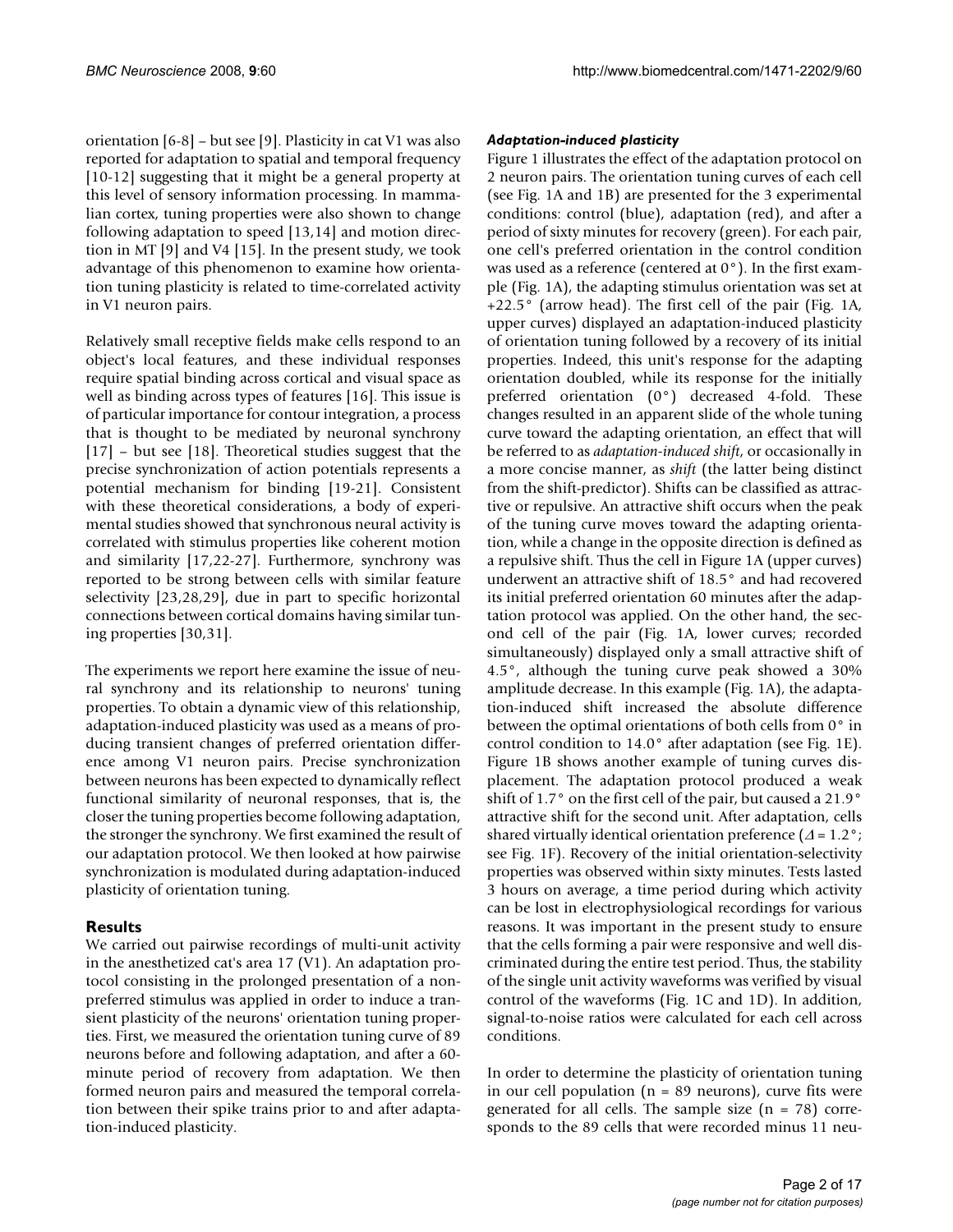

**Adaptation-induced plasticity of orientation tuning in two V1 neuron pairs.** Orientation tuning curves of neuron pairs responding to drifting gratings were recorded in area 17. Curves were centered in relation to the preferred orientation of one cell of the pair in the control condition. Spontaneous activity was subtracted. Arrows indicate the adapting orientation that was presented continuously for 12 minutes. Inter-electrode distance was 400 microns for both pairs. Color code – blue: control, red: adaptation, green: 60 minutes later (error bars denote SEM). (A) Example of an adaptation-induced shift of 18.5° to the right for the cell GM1-x1 and a small shift of 4.5° in the same direction for the other cell GM1-y1. (B) Another example of a 21.9° shift to the left for the cell GE3-y1, but only a very small effect of 1.7° for the other cell of the pair, GE3-x1. (C and D) Respective waveforms for the 2 neuron pairs presented in A and B. The waveforms are similar across conditions, indicating the stability of a cell's activity and discrimination. The S/N ratios were 3.2 and 4.0 for neurons presented in C while S/N ratios of neurons in D were 3.1 and 2.6, respectively. (E and F) The absolute difference of preferred orientation between cells across experimental conditions (A: increase from 0° to 14° after adaptation; B: decrease from 22° to 1.2°). The original preferred orientation difference recovered within 60 min.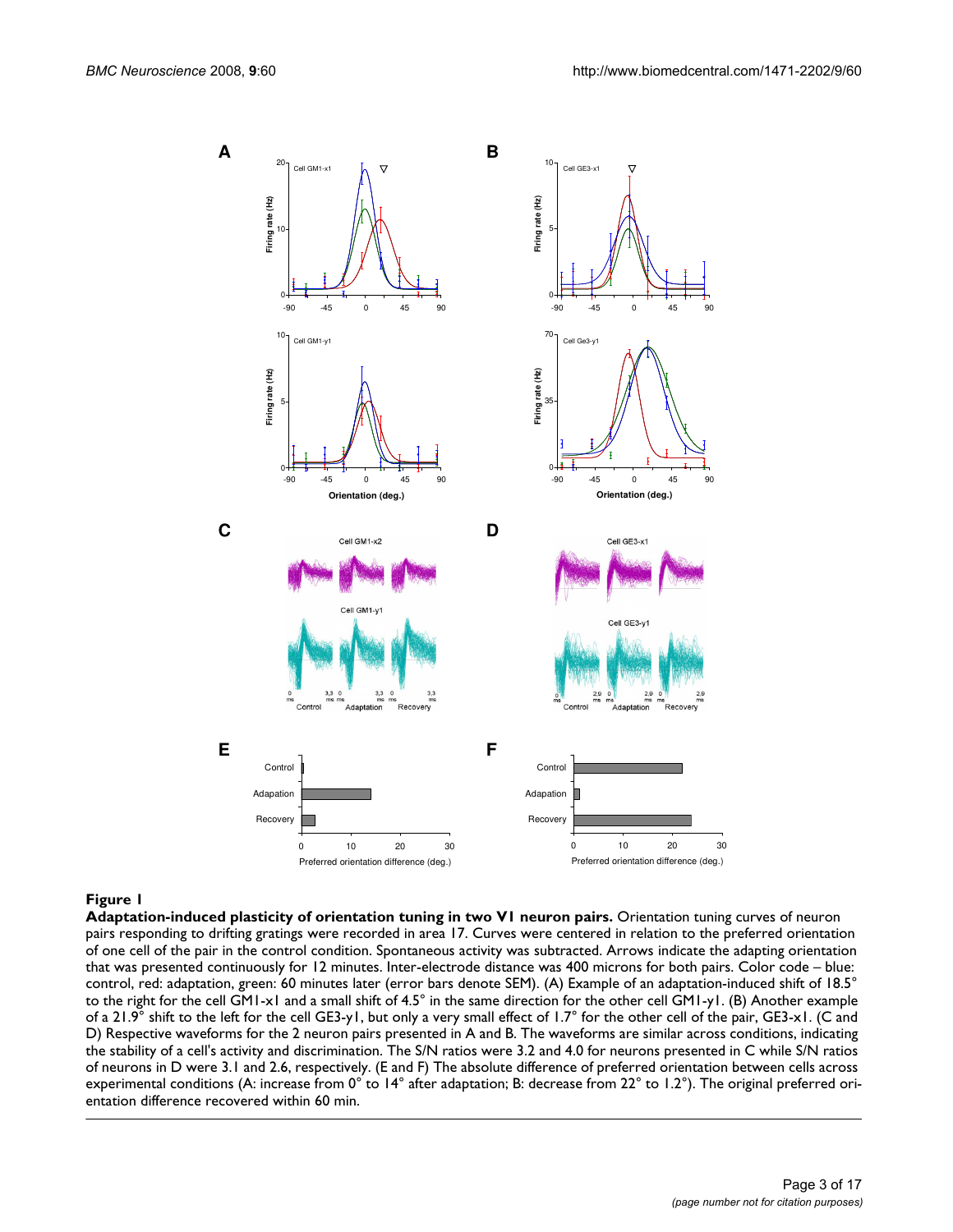rons for which we could not obtain a satisfactory curve fit before and after adaptation. In our sample fits accounted for 90% of the variance in the data across conditions.

The majority of cells (72/78; 92%) displayed a shift in orientation preference. Among those cells, 88% (63/72) showed a significant shift. The scatter plot of Figure 2A shows on a cell-by-cell basis the distribution of shifts as a function of the difference between the cells initial preferred orientation and the adapter. Attractive shifts were observed more frequently than repulsive shifts (58% vs. 42%, respectively). The mean attractive shift was 17.3°  $\pm$ 2.6° while repulsive shifts averaged  $13.5^{\circ} \pm 1.9^{\circ}$  (indicated by dashed black and grey lines). In this study, adaptation-induced shifts occurred more frequently for small absolute differences (<45°) between the cell's preferred and adapting orientations, as previously observed [6]. Despite the fact that curve fitting method confers precise preferred orientation in a tuning curve, there is no significant difference in mean shift amplitudes when compared to values obtained from raw tuning curves (paired sample two-tailed *t*-test, p > 0.1). In our sample, neurons were strongly tuned for orientation as revealed by an orientation selectivity index close to 1 (see methods, OSI = 0.80 ± 0.02). Adaptation had no effect on orientation tuning strength. The OSI was almost unchanged after shifts in preferred orientation ( $0.79 \pm 0.02$ ). In Figure 2B, we investigated the potential relationship between the signal-tonoise ratio  $(S/N)$  of the spike waveforms and the shift direction and magnitude. Indeed, the waveforms of cells displaying shifts could be noisier (potentially due to spike sorting errors) and thus lead to lower S/N ratios. Conversely, cells exhibiting more stable waveforms would show shifts with smaller amplitudes or even no changes in preferred orientation. Irrespective of the direction of shifts or their magnitude, the S/N ratios are randomly distributed (mean  $S/N \pm SEM = 4.42 \pm 0.27$  for attractive shifts;  $4.71 \pm 0.37$  for repulsive shifts). This distribution indicates that S/N ratios and shifts in orientation preference are unrelated in the present investigation ( $r < 0.1$  regardless the direction of the shift). The modulation of mean firing rates for the cell population that displayed a shift in preferred orientation is shown in Figure 2C (n = 72). Attractive and repulsive shifts were pooled together to evaluate the increase of response for the new preferred orientation. A significant decrease of responses is observed for the initial preferred orientation after adaptation (left histogram, paired sample two-tailed *t*-test, p < 0.001). Simultaneously, a significant increase of the response occurs for the newly acquired preferred orientation (middle histogram, paired sample two-tailed *t*-test, p < 0.01). However, modulation of responses after adaptation appears to be limited to stimuli around the cells' optimal orientation since there is no significant change in far flank orientations (right histogram, paired sample two-tailed *t*test,  $p > 0.1$ ).

#### *Synchrony modulation through adaptation*

The schematic example of raw tuning curves in Figure 3A illustrates the data points that were used to construct the cross-correlation histograms (CCHs). We focused our analyses on two cases: when the cells of a pair responded to their respective initial preferred orientation (same or different), and when they responded to an adapting orientation that was common to both cells. It should be emphasized that cells may differ in their preferred orientation, but for each experiment, there was only one adapting orientation. CCHs were generated for each cell's preferred orientation and for the adapting orientation, derived from the raw tuning curves.

To examine the effect of adaptation on pairwise correlated activity, the synchronization index (SI; see Methods for definition) was measured before and following adaptation, and after a 60-minute period of recovery from adaptation. Because the experiments were aimed at measuring the modulation of synchrony in relation to the preferred orientation difference, neuron pairs were selected with respect to two criteria. A pair was kept for analysis if (i) it had a significant SI in at least one condition, and (ii) at least one cell of the pair displayed an adaptation-induced shift in orientation preference on the raw tuning curves. Consequently, from the 103 pairs (89 cells) that were recorded, we selected 52 pairs (60 cells) for further analyses. Among those 52 pairs, 30 comprised cells having different initial preferred orientations for which SIs were computed for each cell's preferred orientation (that is, 60 SI values). The remaining 22 pairs had identical orientation preference, yielding 22 SI values. Altogether, our population amounted to 82 values of SI for the initial preferred orientation, and 52 for the adapting orientation.

Figures 3B, C and 3D display examples of CCHs for 3 neuron pairs showing preferred orientation differences of 0°, 45° and 90°, respectively, prior to adaptation (precise orientation differences calculated from curves fits were 4.0°, 40.0° and 84.1°, respectively). Cells sharing identical orientation preference displayed a large zero lag peak (events in the central bin, see Materials and Methods) in the CCH, and the SI value reached 0.041 (Fig. 3B). In a second example, the preferred orientation difference between the two cells was approximately 45° (Fig. 3C). In that case, the CCH zero lag peak was smaller, and the SI value was 0.027. The CCH of a pair whose preferred orientation difference was large yielded a non-significant zero lag peak, and the SI value was 0.004 (Fig. 3D). In addition, we verified that preferred orientation differences obtained from curve fits approximations agreed with the direct measurements from raw tuning curves prior to and after adapta-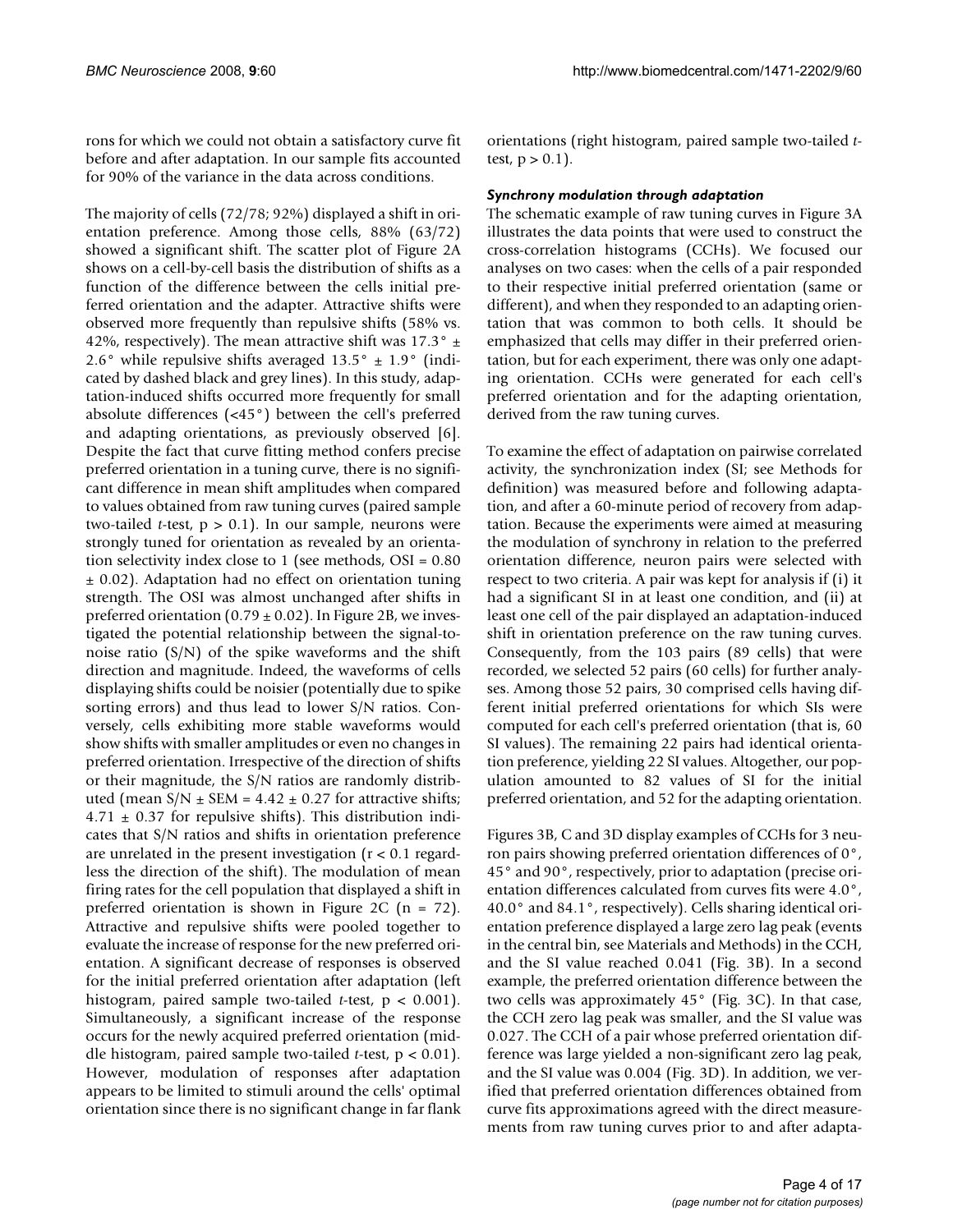

#### Adaptation-induced plasticity of orientat **Figure 2** ion tuning in a population of 72 neurons

**Adaptation-induced plasticity of orientation tuning in a population of 72 neurons.** (A) Scatter plot showing the amplitude of shifts in preferred orientation after adaptation as a function of the absolute difference between the control preferred orientation and the adapting orientation. Positive values (black dots) designate attractive shifts ( $n = 42$ ) and negative values (grey dots) designate repulsive shifts (n = 30). The dashed lines in black and grey indicate the mean amplitude for attractive (17.3°) and repulsive (13.5°) shifts, respectively. (B) Scatter plot displaying the signal-to-noise (S/N) ratio of neuronal spikes' waveforms in the control condition as a function of the absolute shift amplitude (black dots indicate attractive shifts, whereas grey dots indicate repulsive shifts). Data are equally distributed around the S/N ratio mean values for both attractive (black dashed line) and repulsive shifts (grey dashed line). This distribution shows that shifts in orientation preference are unrelated to the S/N ratio (r < 0.1 regardless the direction of the shift). (C) Histograms showing the modulation of mean firing rate between *control*, *adaptation* and *60 minutes after adaptation* conditions (error bars are SEM). Left: following the adaptation, a significant decrease of the firing rate is observed for the initial preferred orientation; paired sample two-tailed *t*-test, *p* < 0.001. Middle: in parallel, a significant increase of the response is observed for the newly acquired preferred orientation (attractive and repulsive shifts pooled together); paired sample two-tailed *t*-test, *p* < 0.01. Right: there are no significant changes in the response of far flank orientations (baseline); paired sample two-tailed *t*-test, *p* > 0.1. In all cases, recoveries are shown 60 minutes after the adaptation ended.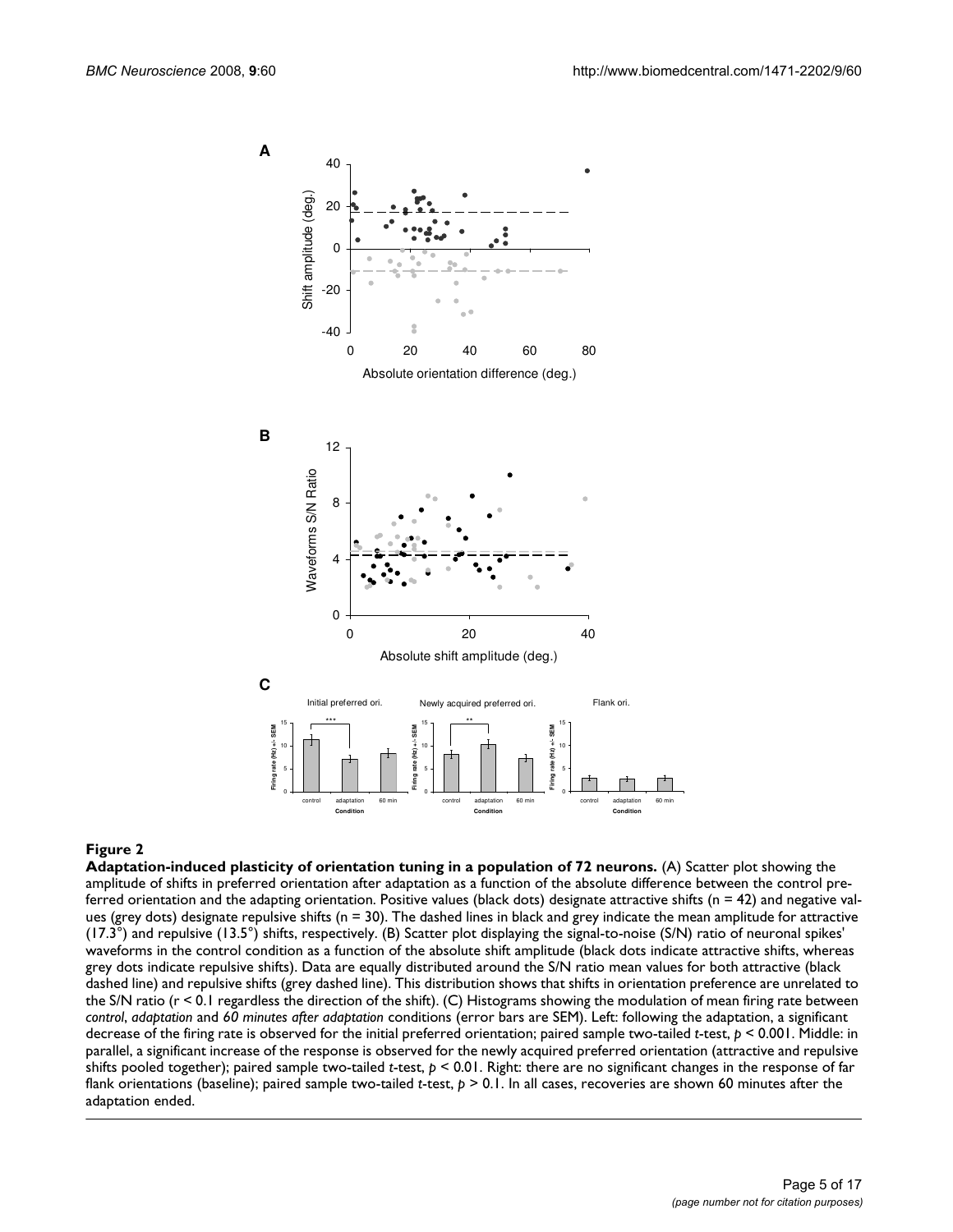

**Synchrony level in relation to the preferred orientation difference in neuron pairs prior to adaptation.** (A) Schematic example of raw tuning curves showing the data points (broken lines) for which the synchrony was measured. In this example the preferred orientation difference is 22.5°. CCHs were computed for the initial preferred orientation of each cell and for the adapting orientation. (B) Example of cross-correlation histogram (CCH) where cells had identical preferred orientation (0°). Synchrony index (SI) measured at 0 time lag, SI value was 0.041. Confidence intervals at 99.9% levels are indicated by green lines. (C) Example of CCH where the preferred orientation difference is 45°. In that case, the SI is lower (0.027). (D) Example of CCH where the difference extends to 90° (rare in our sample). The height of the central peak is clearly not significant being below the upper confidence interval, and the SI value was 0.004. Orientation differences from curves fits measurements was 4.0°, 40.0° and 84.1° in B, C and D, respectively. Pairs comprising neurons with distinct preferred orientations (e.g. in C and D) produced 2 CCHs, only one is shown for sake of clarity.

tion. Overall, there is only a weak discrepancy in mean preferred orientation differences using one method or the other (differences less than 2° across conditions, paired sample two-tailed *t*-test,  $p > 0.05$ ). Thus, orientation differences between raw tuning curves are purposely illustrated in the CCHs examples.

Figure 4 shows the relation between pairwise synchrony and the magnitude of the preferred orientation difference (n = 52 neuron pairs). The highest SI values were observed for pairs with identical preferred orientations. Pairs with increasingly different preferred orientation ( $\geq 22.5^{\circ}$ ) had weaker SIs. A downward trend of the mean SIs was indeed observed as cells displayed greater preferred orientation difference. Curve fits were added for visualization purposes (notwithstanding the goodness-of-fit statistics, 4 data points are not sufficient to elaborate a suitable model). The adapting protocol produced changes in pairs' position along the x-axis. For instance, a pair could move from 22.5° to 0° after adaptation and then return to 22.5° (see Fig. 4B). Such dynamics are not visible in this figure. However, the curves had similar shapes across conditions, meaning that the relationship between synchrony and preferred orientation difference was preserved. Following the 12 min of adaptation a global increase of the SI magnitude was observed (dashed line). Pairwise synchrony returned to control level within 60 min.

To ascertain that the synchronization index we used does not vary with firing rates, we investigated the relationship between firing rate and synchrony strength, before and after adaptation (Fig. 5). At the population level the mean firing rate of neuron pairs responding to their initial preferred orientations was 24.0 Hz  $\pm$  2.8. In control conditions, SI values are unrelated to the discharges of cells at preferred orientations (black dots, r << 0.01). Following adaptation, there is a weak positive relationship between firing rate and synchrony (grey dots,  $r = 0.19$ ). However, there was no significant difference between the two regressions (Comparison test of two coefficients of correlation,  $Z_D$  = 1.19; p > 0.1). Overall, firing rates did not affect the SI in a significant way, as expected from previous studies [32-34] – but see [35].

Figure 6 shows the modulation of the pairwise synchrony magnitude for the initial preferred orientation and the adapting orientation across conditions. Correlated activity evoked by the initial preferred orientations stimuli significantly increases (paired sample two-tailed *t*-test, p < 0.001) following adaptation (Fig. 6A). This increase of synchrony was reversible, as after a 60-minute period, the synchronization strength went back to control level. On the other hand, no significant modulation (paired sample two-tailed *t*-test,  $p > 0.1$ ) of synchrony occurred for the adapting orientation across conditions (Fig. 6B).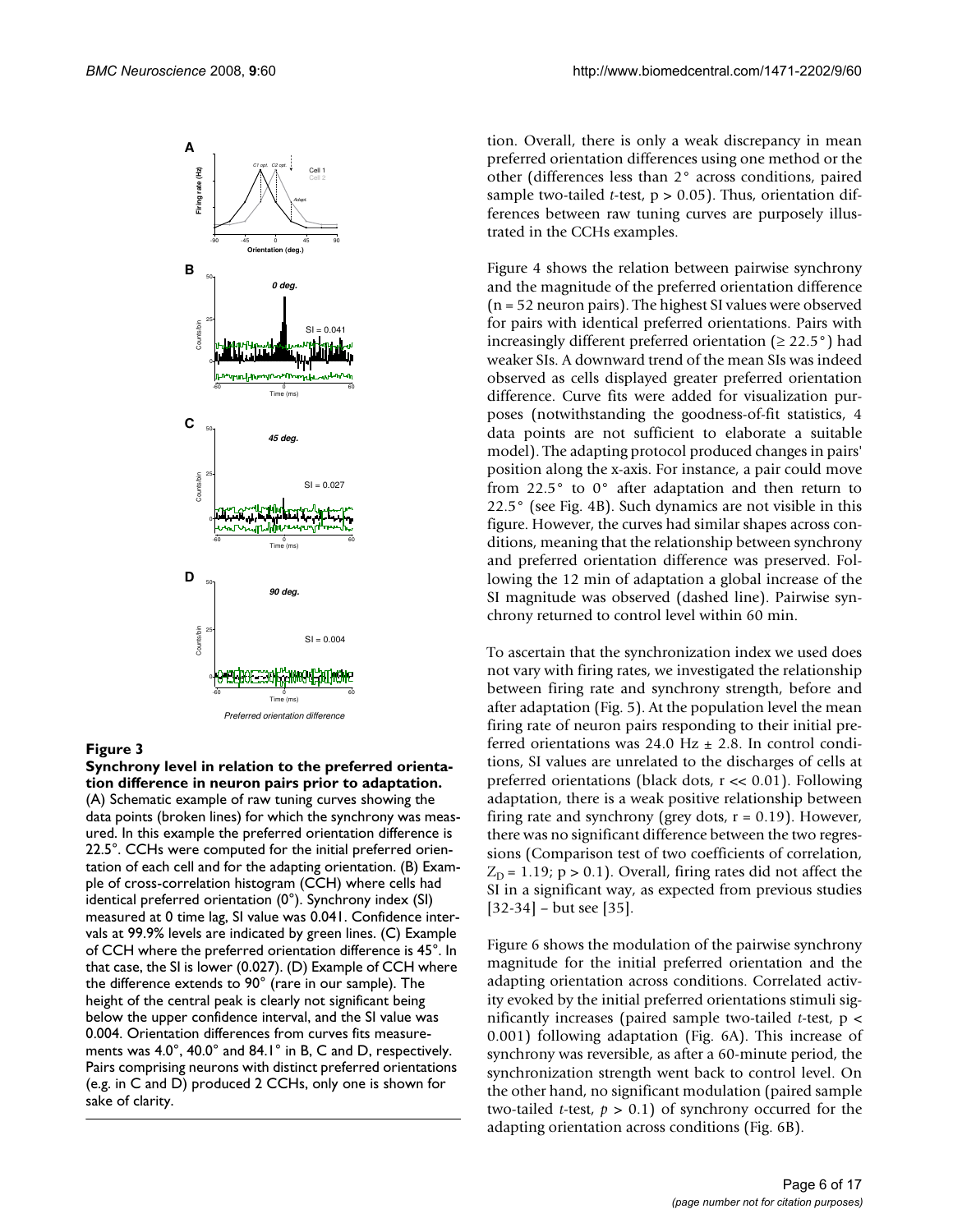**A** 



Preferred orientation difference (deg.)

**B** 



# **Figure 4**

**Synchrony and tuning properties difference.** (A) Relationship between pairwise synchrony and preferred orientation difference in the *control* (continuous black line), *adaptation* (dashed black line) and *60 minutes after adaptation* (continuous grey line) conditions (n = 52 neuron pairs). Error bars denote SEM. Curve fits and respective statistics were added. The general shape of the curves is preserved across conditions. However, the adaptation protocol produced a global increase in mean synchrony, which returned toward control level within 60 minutes. (B) Examples of cross-correlation histograms (CCH) for control, adaptation and recovery. In this particular example, an oscillatory activity emerges after adaptation ( $T \pm 20$  ms; 50 Hz). However, CCHs displaying oscillatory temporal structures were rarely observed. For this neuron pair, the control preferred orientation difference from raw curves was 22.5°. Adaptation strongly diminished this difference, and was followed by a complete recovery. Curves fits measurements indicate that the preferred orientation difference for this pair changed from 28.8° to 8.6° following the adaptation and returned to 29.2° after 60 min. Confidence intervals at 99.9% and synchronization indexes are indicated for each CCH.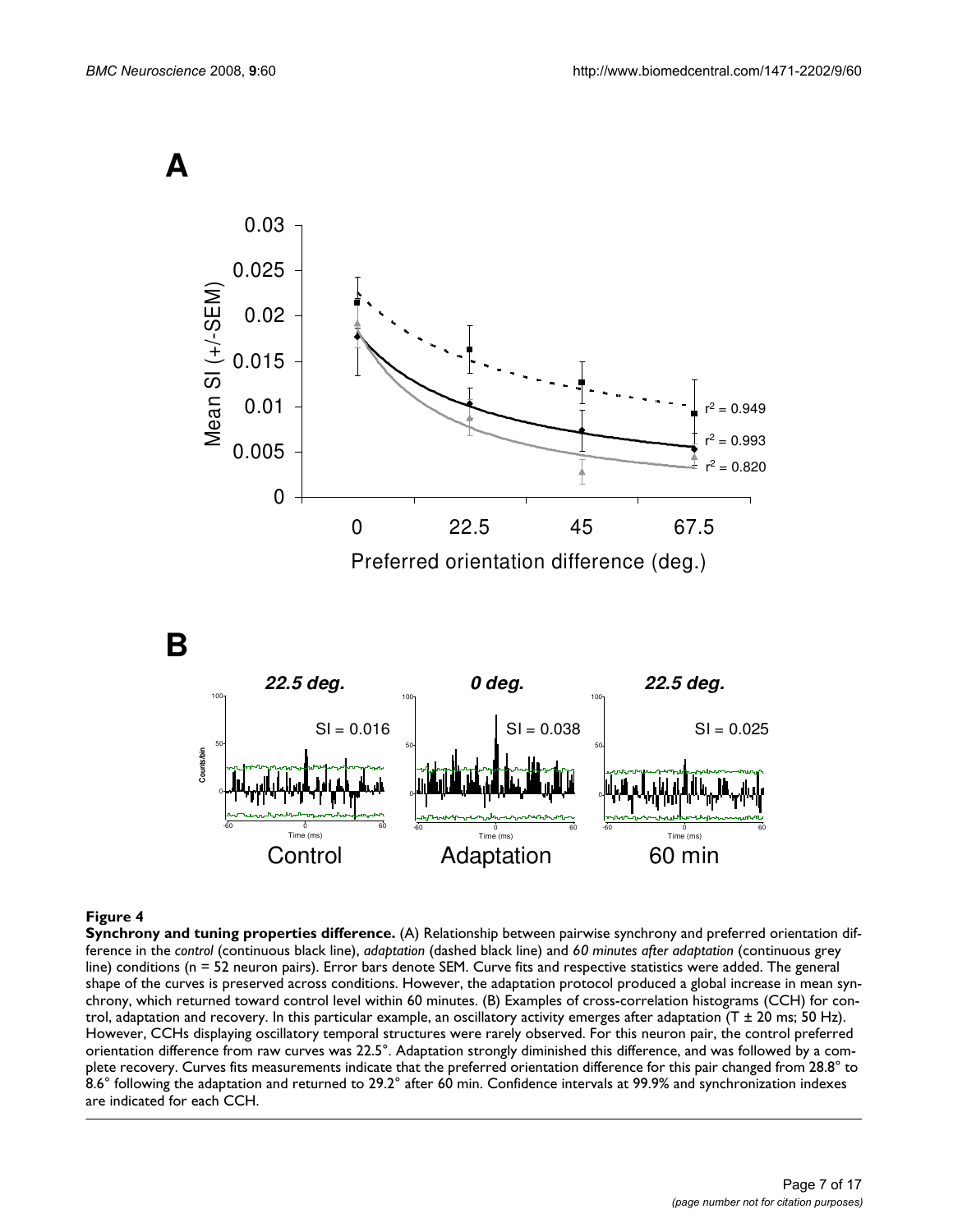

**Firing rate and synchrony strength.** The firing rate of cell pairs was obtained by adding neuronal responses for each initial preferred orientation,  $n_1 + n_2$  (n = 82 firing rate values and corresponding SIs). Linear regressions indicate that there is no relationship between firing rate magnitude and synchrony in control conditions (r << 0.01, grey dots) and only a weak positive one in the adaptation condition ( $r =$ 0.19, black dots).

#### *Preferred orientation difference and synchrony*

The data presented in Figure 6 was further analyzed to investigate the relation between pairwise synchrony and the adaptation-induced changes of preferred orientation difference in cell pairs derived from the curves fit approximations (Fig. 7). Using curve fits in this analysis gave us the opportunity to evaluate the effect of the adaptation on tuning properties as a continuous function of synchrony strength, rather than arbitrary classification (i.e. orientation difference of 22.5° or 45°). Nevertheless, it must be emphasized that synchrony values were calculated from raw tuning curves for which exact spike numbers are known. The adaptation protocol had 2 effects on the preferred orientation difference  $(\Delta\theta)$  between neurons. In most cases, the preferred orientation difference increased( $\Delta\theta_2 > \Delta\theta_1$ ; 34/52, 65%), one cell shifting away from the other one as illustrated in Figure 1B and 1F. On the other hand, the preferred orientation difference decreased in a significant proportion of cases as well  $(\Delta \theta_2)$  $\langle \Delta \theta_1$ ; 18/52, 35%), as illustrated in Figure 1A and 1E.

Figure 7 shows how pairwise synchrony was modulated depending on whether preferred orientation difference increased or decreased following adaptation. Remarkably, the pairs of cells whose preferred orientation difference decreased ( $n = 34$  SI values) representing roughly  $1/3$  of



#### Figure 6

**Mean SI of cells pairs for the initial optimal (n = 82) and the adapting (n = 52) orientation in the three experimental conditions (error bars are SEM).** (A) A significant increase of the mean SI is observed after adaptation for the initial optimal orientation; paired sample twotailed *t*-test, *p* < 0.001. The underneath scatter plots shows that synchrony increases in 65% of cases, 53/82 SI values are above the equality line (broken line). (B) No changes were observed across conditions for the adapting orientation. The underneath scatter plot indicates that SI values are uniformly distributed along the equality line.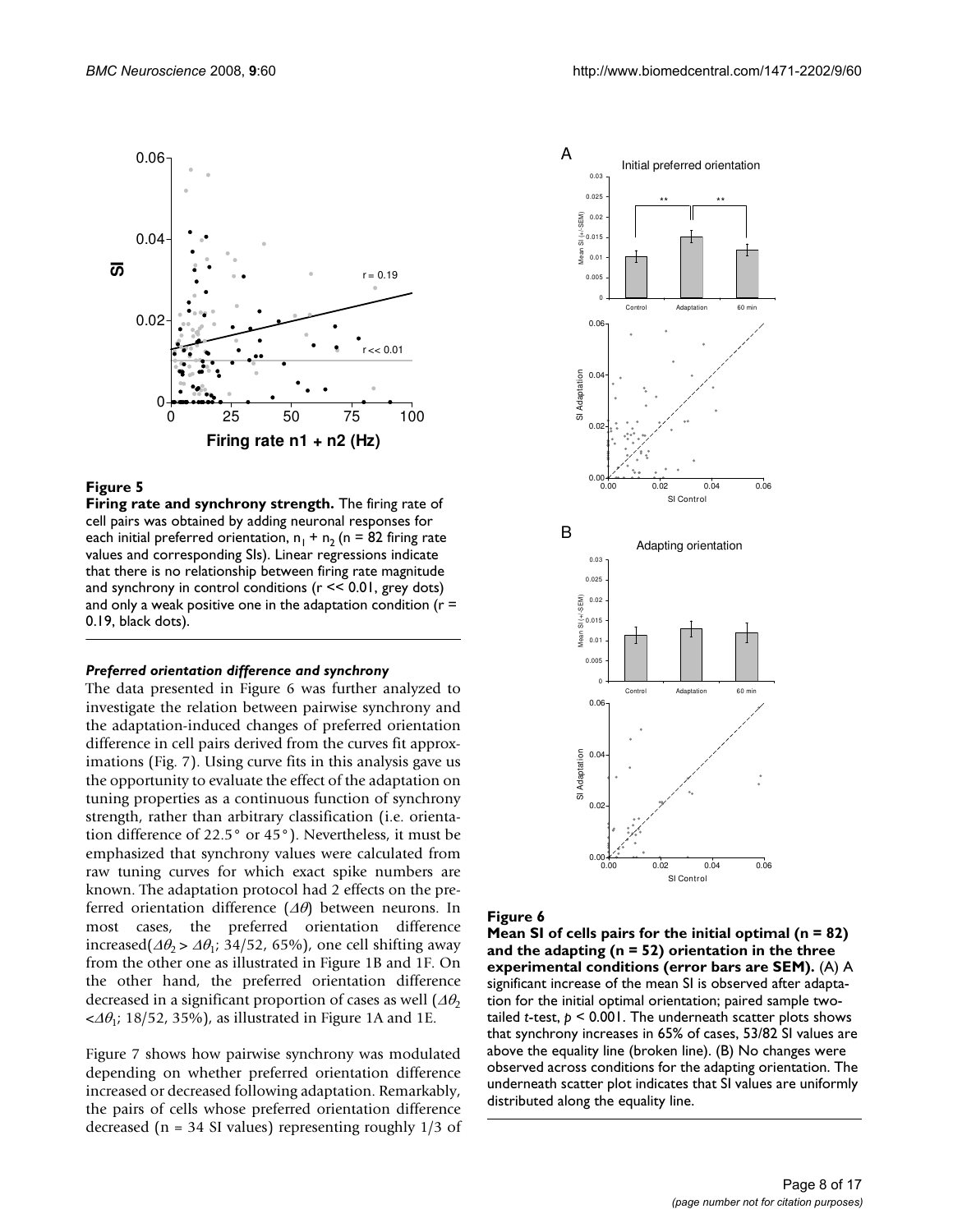

**Relationship between the preferred orientation difference of cells and synchrony strength.** (A) A decrease in preferred orientation difference after adaptation induced a significant rise of the synchrony strength (n = 34 SI values, paired sample two-tailed *t*-test, p < 0.001). (B) An Increase in preferred orientation difference after adaptation induced no significant rise of the synchrony strength (n = 48 values, paired sample two-tailed *t*-test, p > 0.1). The black and grey dots represent the control and the adaptation values, respectively. Linear regressions show that there is a negative relationship between the preferred orientation difference and synchrony in each condition (correlation coefficients are indicated for both group). The bolded blue and red dots correspond to the mean values of preferred orientation difference and the synchrony strength (errors bars in both x and y axis are SEM). Note that the preferred orientation difference was calculated using curve fits. In both case, the preferred orientation difference was significantly different between the control and the adaptation condition (paired sample twotailed *t*-test, p < 0.0001).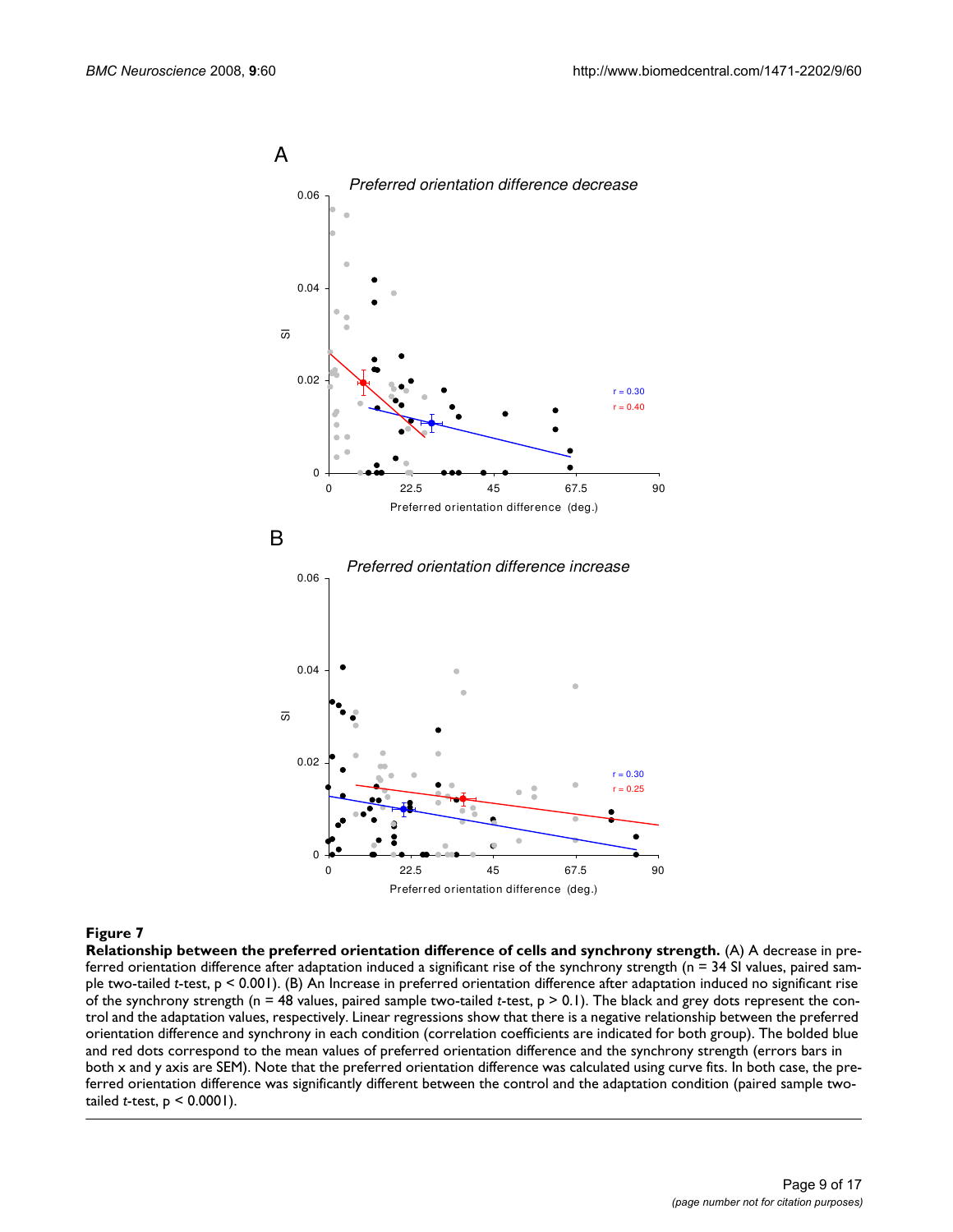

**Comparison of synchrony modulation between neuron pairs that recovered and neuron pairs that failed to recover their initial preferred orientation difference.** Two levels of synchrony were expected, low (white bars) and high (black bars). The low level of synchronization would be associated to the initial preferred orientation difference. The high level would be associated to the newly acquired, smaller preferred orientation difference. To verify our hypotheses, we tested with a nested ANOVA (1) the difference of the means between the 2 groups ( $F = 14.90$ ,  $p <$ 0.001), and (2) the difference of the means within each group  $(F = 0.37, p = 0.69)$ . The pairs that displayed recovery (n = 18) SI values) had a significant increase of synchrony followed by a full return to control level within 60 minutes. On the other hand, the pairs that failed to recover their initial preferred orientation difference also showed a significant increase of synchrony after adaptation, but that synchrony level remained high 60 minutes after adaptation.

the pairs, contributed in a major way (Fig. 7A). Indeed, only these pairs presented a significant increase of synchronization in the adaptation condition. The mean preferred orientation difference decreases from 28.1° ± 3.0° to  $9.5^{\circ} \pm 1.6^{\circ}$  while mean SI value doubled (paired sample two-tailed *t*-test, p < 0.001). As expected, there is also a negative relationship between the preferred orientation differences and the synchrony strength, prior to and after adaptation (black dots,  $r = 0.30$  and grey dots,  $r = 0.40$ , respectively). In parallel, pairs displaying significant increase in preferred orientation difference showed no significant changes in synchrony strength ( $n = 48$  SI values, paired sample two-tailed *t*-test, p > 0.1). After 60 minutes, the synchronized activity did not return to control level for some of the cell pairs sharing closer preferred orientation, the mean SI value thus remain above the one in control condition (paired sample two-tailed *t*-test, p < 0.1). This observation might suggest a close relationship between synchrony level and preferred orientation difference in neuron pairs. Hence, we adopted a comparative approach that allowed us to test this hypothesis. Figure 8 displays the behavior of the neuron pairs whose preferred orientation difference decreased (Fig. 7A). Those pairs were classified according to whether recovery of initial preferred orientation difference occurred within 60 minutes. In this sub-population, 53% of the pairs (18/34 SI values) recovered their initial preferred orientation difference. We expected 2 levels of synchrony, low (before plasticity) and high (after plasticity).

The low level of synchronization would be associated to the initial preferred orientation difference, and the higher one would be associated to the newly acquired, smaller preferred orientation difference. In the absence of recovery, the high level of pairwise synchrony that was observed after adaptation was expected to persist. In Figure 8, this would correspond to a first group (white bars) with both controls (recovery and no recovery) and the 60 min when recovery occurred, and a second group (black bars) with both adaptations (recovery and no recovery) and the 60 min after adaptation when recovery failed to occur. To verify our hypotheses, we tested with a nested ANOVA (1) the difference of the means between the 2 groups ( $F = 14.90$ ,  $p < 0.001$ ), and (2) the difference of the means within each group ( $F = 0.37$ ,  $p = 0.69$ ). Our results show that when the pairs displayed a full recovery, the mean SI showed a strong and significant increase after adaptation, and returned to control level. On the other hand, when pairs failed to recover their initial preferred orientation difference, their synchrony increased after adaptation as well but remained high 60 minutes afterwards. We conclude that there is a strong relationship between synchrony level and preferred orientation difference in neuron pairs, and that such a relationship is reflected by the effect of adaptation on both measures.

# **Discussion**

In the present study, we investigated how the synchronization strength among cortical cell pairs is modified by an adaptation protocol aimed at changing the pairwise preferred orientation difference. In a majority of cells, prolonged presentation of a non-preferred stimulus induced attractive shifts. We also find that synchronization can be dynamically modulated by adaptation-induced plasticity of tuning properties. Indeed, our results show that synchronization between cells becomes stronger when pairwise preferred orientation difference diminishes. In contrast, synchrony is not modulated by adaptation in the cases where the difference between preferred orientations increases.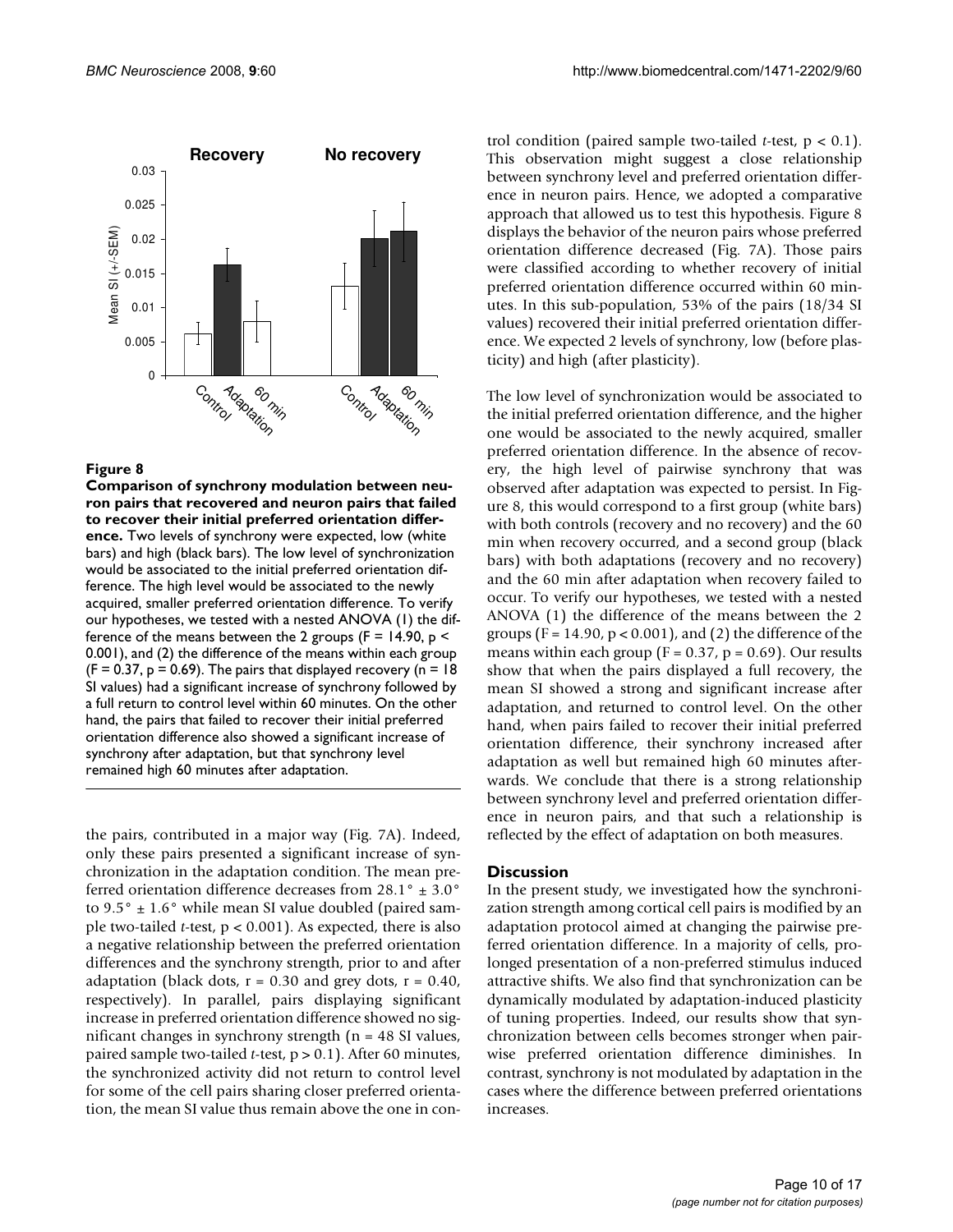#### *Plasticity of orientation tuning*

In our sample, most cells displayed a shift in orientation preference following adaptation. Among those cells, attractive shifts were observed more frequently than repulsive shifts (58% vs. 42%, respectively). This proportion is rather different from the ones reported in previous studies in V1. Whereas two groups described mainly repulsive shifts [6,8,36,37], Kohn and Movshon [9] failed to induce shifts of preferred orientation in V1, while the same protocol applied in MT induced attractive shifts. These differences in the adaptation outcome, attractive *vs.* repulsive shifts, are rather intriguing, although an explanation can be found in the various adaptation protocols. First, if we consider the adaptation time, 40 seconds are apparently not sufficient to induce orientation preference shifts in V1 [9], while 2-min adaptation induced mostly repulsive shifts [6], and 12-min adaptation caused a majority of attractive shifts in the present study. Dragoi *et al.* [6] also studied the time course of adaptation and recovery. In their experiments, 3 out of 7 cells in a representative example (see their Fig. 3B and 3C) showed repulsive shifts that were followed during recovery by attractive shifts. These reported 'rebound' attractive shifts had about the same amplitude as the initial repulsive shifts. The time course of these 'rebound' shifts is consistent with the time course of adaptation in our experiments. Thus, an explanation that takes all results into account is that the first effect of adaptation in V1 consists in short-term repulsive shifts and that attractive shifts build up in time. Indeed, recent results showed that adaptation duration from three to twelve minutes reverses the shifts of neurons form repulsive to attractive [38]. Given its duration (adaptation and recovery), our protocol is probably more susceptible to detect attractive shifts in orientation preference. Two other factors may contribute to explain the differences in our results in relation to previous studies in V1: (1) the use by most groups of a "topping-up" protocol, in which the adapting stimulus is presented as a reminder before each test stimulus (2) a possible effect of cortical location and layer [36]. Finally, adaptation to motion direction was shown to induce attractive shifts in area MT. A simple populational model suggests that attractive shifts in MT neurons are consistent with the repulsive shifts in perceived direction observed in psychophysical experiments [9]. Since V1 provides substantial input to MT [39], one interesting question would be to know how tuning shifts in V1 potentially affect or cause shifts in area MT. Overall, our results corroborate the new view of adaptation as an active process including both response depression and enhancement.

#### *Convergence of orientation tuning properties enhances synchrony*

We observed a general increase of pairwise synchrony after adaptation, independently of the preferred orientation difference (Fig. 4A). This effect of adaptation may be related to orientation discrimination. Indeed, cooperation (*i.e.* the advantage gained from the synchronous activity) between V1 neurons is considered as a supplementary channel of information that is crucial for fine discrimination of orientation [40,41].

Adaptation-induced plasticity gave us the opportunity to examine the modulation of cells pairwise synchronization for various preferred orientation differences, by allowing experimental manipulation of such differences. Adaptation (prolonged exposure to a stimulus) can considerably reorganize the boundaries of cortical orientation maps as demonstrated by optical imaging. In adult cats revealed that during adaptation-induced plasticity, orientation preference maps undergo transient changes in the millimeter-order [6]. In the distance range we used, it is likely that cells shifting their preferred orientations toward the adapting orientation also experienced a reorganization of the iso-orientation domains to which they belong. In the case of a cell pair with both cells having the same preferred orientation after adaptation, the two cells might be transiently part of the same iso-orientation domain. Interestingly, our data indicate that time-correlated activity of neurons forced to respond preferentially to the same orientation strongly increases. To a certain extent, that is comparable to the synchronization displayed by neurons belonging to columns with like-orientation preference. Indeed, following adaptation, the synchrony between cells initially belonging to different orientation columns in the control condition seems to emulate the high intercolumnar correlated activity observed between cells with similar tuning properties [23,28,29]. In general, we observed recovery of pairwise synchronization within sixty minutes, as well as recovery of the pre-adaptation tuning properties. However, after a sixty-minute period, some cells were still responding preferentially to the adapting orientation, and were probably still in the same iso-orientation domain, their synchronization thus remaining high. Our results therefore indicate that adaptation-induced plasticity is a reversible process, with variable recovery dynamics from cell to cell.

# *Potential mechanisms*

The mechanisms underlying orientation selectivity in the primary visual cortex are still debated [42-44]. The earlier models (feedforward) suggested that the selectivity of cortical cells originates primarily from the convergence of lateral geniculate nucleus (LGN) afferences [45,46]. More recent models (recurrent) suggest that the LGN input is broadly tuned and that a sharpening due to lateral inhibitory connections takes place in V1 [47-49]. Although the recurrent models seem to provide the best description of V1 data, both feedforward and recurrent models explain some of V1 neurons properties [44]. Excitatory feedback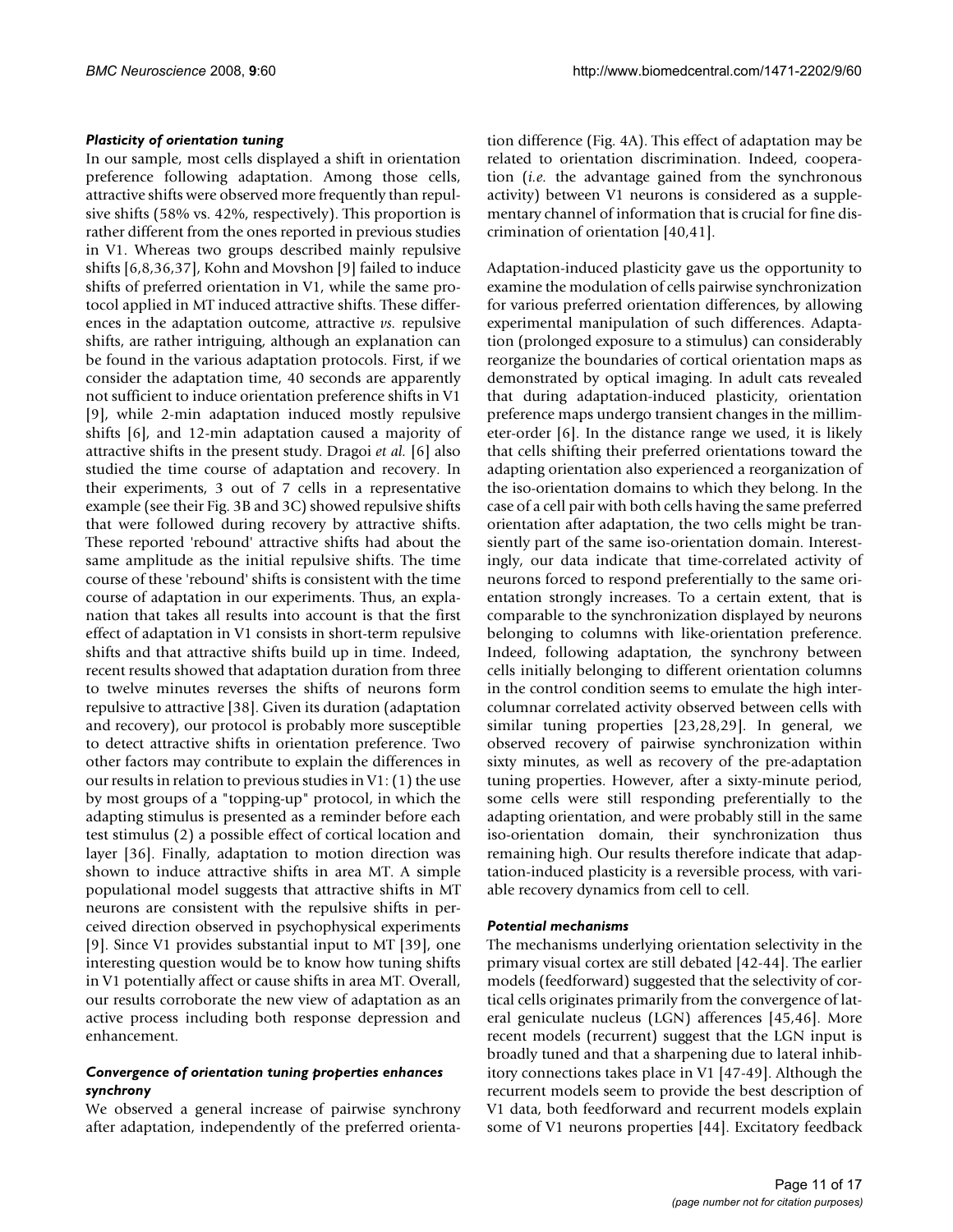from higher visual areas like area 21a may also play a role. Chemical activation or inactivation of area 21a was indeed reported to cause major plasticity of area 17 neurons' orientation preference [50]. In adult cortices, plasticity and cortical remodeling mostly originate from higher stages outside of layer IV, the LGN recipient layer [51-54]. Possible loci for plasticity would be layers II and III that involve vertical connections from layer IV, recurrent inputs from other pyramidal cells and/or intrinsic horizontal connections [52]. It was demonstrated that in visual and barrel cortices, long-term potentiation (LTP) of neurons in layers II/III persist beyond puberty [54,55]. Interestingly, in this investigation recordings were performed essentially in supragranular layers ( $<$  1000  $\mu$ m deep; mean 580  $\mu$ m  $\pm$  70  $\mu$ m). Adaptation-induced modifications of orientation tuning in mature cortex could thus implicate thalamo-cortical as well as local and longrange cortico-cortical networks connecting neighbouring orientation columns.

Moreover, intracellular studies indicate that, depending on the recorded cell, orientation tuning properties stem from a variety of combinations of excitatory and inhibitory inputs [42,56,57]. The latter could be related to a study by Dragoi et al. [36] where adaptation-induced plasticity of orientation tuning was shown to be loci-dependant: the closer a cell is to a 'pinwheel center' (convergence point of several iso-orientation domains), the more it is susceptible to plasticity [58].

It is likely, although not certain, that the mechanisms involved in adaptation-induced plasticity of orientation preference are the same as the mechanisms causing the pairwise synchrony modulation. Usrey and Reid [59] distinguish 3 categories of cortical synchronous activity: (i) synchrony from anatomical divergence, (ii) stimulusdependent synchrony, and (iii) emergent synchrony (oscillations). The first category of synchrony is caused by a single source that projects a strong input (feedforward or feedback) onto multiple targets. The constant application of a non-preferred orientation could reinforce thalamocortical synapses, and thus synchrony from thalamo-cortical anatomical divergence. However, these connections are weak and need to be synchronized to efficiently drive cortical neurons [60]. Experimental recordings of thalamo-cotical neurons demonstrate the presence of spike patterns suggesting that synchronous spike volleys occur at the population level [61]. If synchronous activity extends across many thalamo-cortical neurons, time-correlated output spikes appear between spiny stellate cells in layer IV [61]. Synchrony in the LGN can also occur via cortico-thalamic projections [62] that may relay the 30–60 Hz rhythm (emergent synchrony) generated by intracortical mechanisms [63]. Even then, thalamo-cortical synapses, which represent  $\approx$  10% of a cortical cell's total

inputs, are unlikely to generate the large changes in orientation preference that were reported in the present investigation. Stimulus-dependent synchrony is what was measured, although some of its components (stimulus coordination) were suppressed in the shift-corrected cross-correlation histograms [64]. Indeed, the shuffling and subtraction procedure (shift-correction) allow the measurement of synchrony of neuronal origin. It was suggested that correlation of V1 single neuron's responses arises for the most part from an orientation-tuned input that causes sharp synchronization [65]. In this investigation, shifts in orientation selectivity and synchrony modulation appear to be related particularly when cells were compelled to share identical orientation properties (see Fig. 7). An intuitive explanation for these findings would imply that adaptation-induced plasticity affects the ascending inputs from layer IV and the horizontal connections which link clusters of neurons displaying identical preferred orientations. Early in life, synapses are extremely plastic and the development of horizontal connections may depend on time-correlated activity triggered by visual experience. In the adult primary visual cortex, synchronous activation selectively stabilizes neuronal connections within and among iso-oriented columns that finetune modularity [23,28,29]. Following a prolonged adaptation, pyramidal neurons that displayed closer tuning properties are more coactivated most probably through recurrent reinforcement of their local horizontal excitatory synapses. This supplementary coactivation would enhance the synchrony between clusters of cells as long as they exhibited closer orientation tunings (see Fig. 8). Considering that synchrony and both orientation selectivity and plasticity are thought to occur from intracortical interactions, mechanism involving specific horizontal connections in supragranular layers seems the more suited to explain the simultaneous changes in orientation preference and pairwise zero-lag synchronization.

# **Conclusion**

We found that in cat V1 orientation-selective neurons, the prolonged (>10 min) presentation of a non-preferred stimulus induces mainly response facilitation for the nonpreferred stimulus and depression for the preferred one. This predominance of attractive shifts contrasts with previous similar studies. We propose that the adaptation duration is the major explaining factor: short-term adaptation causes repulsive shifts in V1, but if adaptation is maintained longer, the repulsive shifts are reversed to attractive shifts.

We have also shown that synchrony reflects similarity of tuning properties, specifically orientation preference, and is modulated accordingly when these properties change following adaptation. This novel result suggests a role for neural synchronization in dynamically linking cortical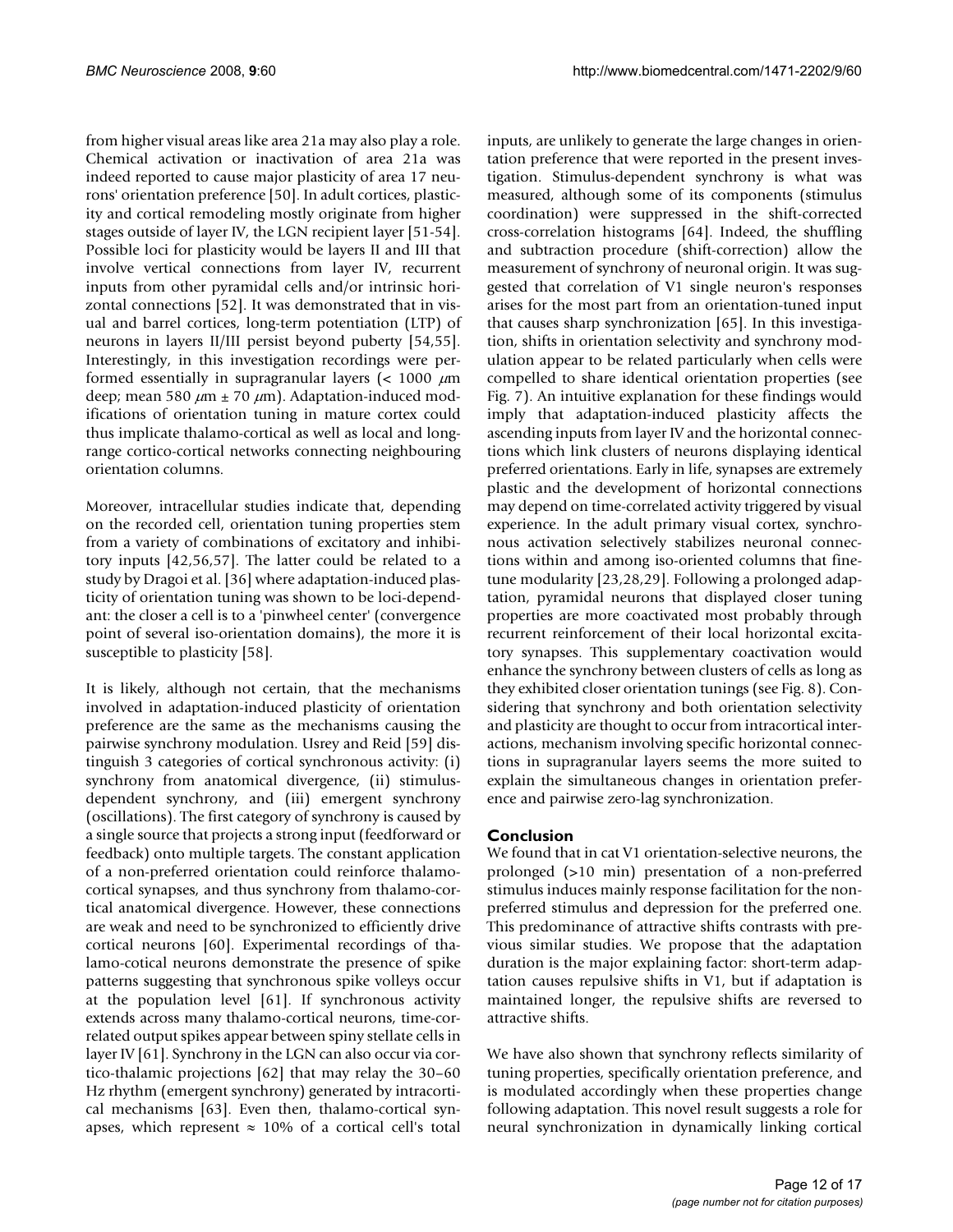regions with similar functional properties in the presence of their optimal stimulus. Stimulus-dependent synchronization was shown to provide a positive information contribution [66] and might represent a crucial mechanism for efficiently conveying the relevant information to latter stages of visual processing [67,68].

# **Methods**

#### *Animals*

Fifteen adult cats (2.5–3.5 kg) were prepared for electrophysiological recordings from area 17 (superficial layers) as described in a previous report [69]. Experimental procedures followed the regulations of the Canadian Council on Animal Care as well as the US National Institutes of Health guidelines for the care and use of animals in research, and were approved by the Institutional Animal Care and Use Committee of the University of Montreal.

#### *Preparation, anesthesia and surgical procedures*

Animals sedated with acepromazine maleate (Atravet, Wyeth-Ayerst, Guelph, ON, Canada; 1 mg·kg<sup>-1</sup>, intramuscular) and atropine sulfate (ATRO-SA, Rafter, Calgary, AB, Canada; 0.04 mg·kg-1, intramuscular) were anesthetized with ketamine hydrochloride (Rogarsetic, Pfizer, Kirkland, QC, Canada; 25 mg·kg-1, intramuscular). Lidocaine hydrochloride (Xylocaine, AstraZeneca, Mississauga, ON, Canada; 2%) was injected subcutaneously as a local anesthetic during surgery. A tracheotomy was performed for artificial ventilation, and one forelimb vein was cannulated. Animals were then placed in a stereotaxic apparatus. Xylocaine gel (Astra Pharma, Mississauga, ON, Canada; 5%) was applied on the pressure points. For the remaining preparations and recording, paralysis was induced with 40 mg and maintained with 10 mg·kg<sup>-1</sup>·h<sup>-1</sup> gallamine triethiodide (Flaxedil, Sigma Chemical, St. Louis, MO, USA; intravenous) administered in 5% dextrose lactated Ringer's nutritive solution. General anesthesia was maintained by artificial ventilation with a mixture of  $N_2O/O_2$  (70:30) supplemented with 0.5% isoflurane (AErrane, Baxter, Toronto, ON, Canada) for the duration of the experiment. Electroencephalogram, electrocardiogram and expired  $CO<sub>2</sub>$  were monitored continuously to ensure an adequate level of anesthesia. The end-tidal  $CO<sub>2</sub>$ partial pressure was kept constant between 25–30 mmHg. A heated pad was used to maintain a body temperature of 37.5°C. Tribrissen (Schering-Plough, Pointe-Claire, QC, Canada; 30 mg·kg<sup>-1</sup> per day, subcutaneous) and Duplocillin (Intervet, Withby, ON, Canada;  $0.1 \text{ mL} \cdot \text{kg}^{-1}$ , intramuscular) were administered to the animals to prevent bacterial infection. The pupils were dilated with atropine sulfate (Isopto-Atropine, Alcon, Mississauga, ON, Canada; 1%) and the nictitating membranes were retracted with phenylephrine hydrochloride (Mydfrin, Alcon, Mississauga, ON, Canada; 2.5%). Plano contact lenses with

artificial pupils (5 mm diameter) were placed on the cat's eyes to prevent the cornea from drying.

A craniotomy ( $6 \times 6$  mm) was performed over the primary visual cortex (including parts of both A17 and A18, Horsley-Clarke coordinates P0–P6; L0–L6). The underlying dura was removed, and once the electrodes were positioned in area 17, the hole was covered with warm agar (3–4% in saline). Melted wax was poured over the agar to provide stability and to prevent it from drying.

# *Recording*

Multi-unit activity in the visual cortex was recorded by two sets of tungsten microelectrodes (Frederick Haer & Co, Bowdoinham, ME, USA; 10 M at 1 kHz). Each set, consisting of a 4-microelectrode linear array (inter-electrode spacing of 400  $\mu$ m) enclosed in stainless steel tubing, was controlled by a separate micromanipulator. The signal from the microelectrodes was amplified, band-pass filtered (300 Hz – 3 kHz), digitized and recorded with a 0.05 ms temporal resolution (DataWave Technologies, Longmont, CO, USA). Action potentials were sorted out using window discriminator for further off-line analyses. Multiunit recordings from one electrode usually included 2 (up to 3) well-isolated single units. The spike sorting method was based on cluster classification in reduced space (Autocut 3.0, DataWave Technologies). Z-scores were computed to quantify the difference between clusters. The stability of each cell's activity across conditions was verified qualitatively by visual control of the clusters disposition and of the waveforms shape (see Fig. 1C and 1D). The signal-to-noise (S/N) ratio was measured as the mean of the waveforms amplitude divided by the noise in the last bin of the temporal window (range: 1.9 to 3.4 ms).

# *Visual stimulation*

Stimulation was monocular (dominant eye). After clearly detectable activity was obtained for 2 microelectrodes on one of the arrays, the multi-unit receptive fields (RF) were mapped as the minimum response fields [70] by using a hand-held ophthalmoscope. Eye-screen distance was 57 cm. RF edges were determined by moving a light bar from the periphery toward the center until a response was elicited. These preliminary tests revealed qualitative properties such as dimensions, velocity preference, orientation and directional selectivity. To ensure that both electrodes did not record spikes generated by the same cells, only microelectrodes from the same array were used for the analysis, because precise inter-electrode distances could not be guaranteed between the two electrode arrays. In our study, the interelectrode distance (400 to 1200  $\mu$ m) was within the range of receptive fields overlapping for area 17 in cats (5mm2) [71]. Accordingly the majority of recorded neurons had overlapping receptive fields. Visual stimuli were generated with a VSG 2/5 graphic board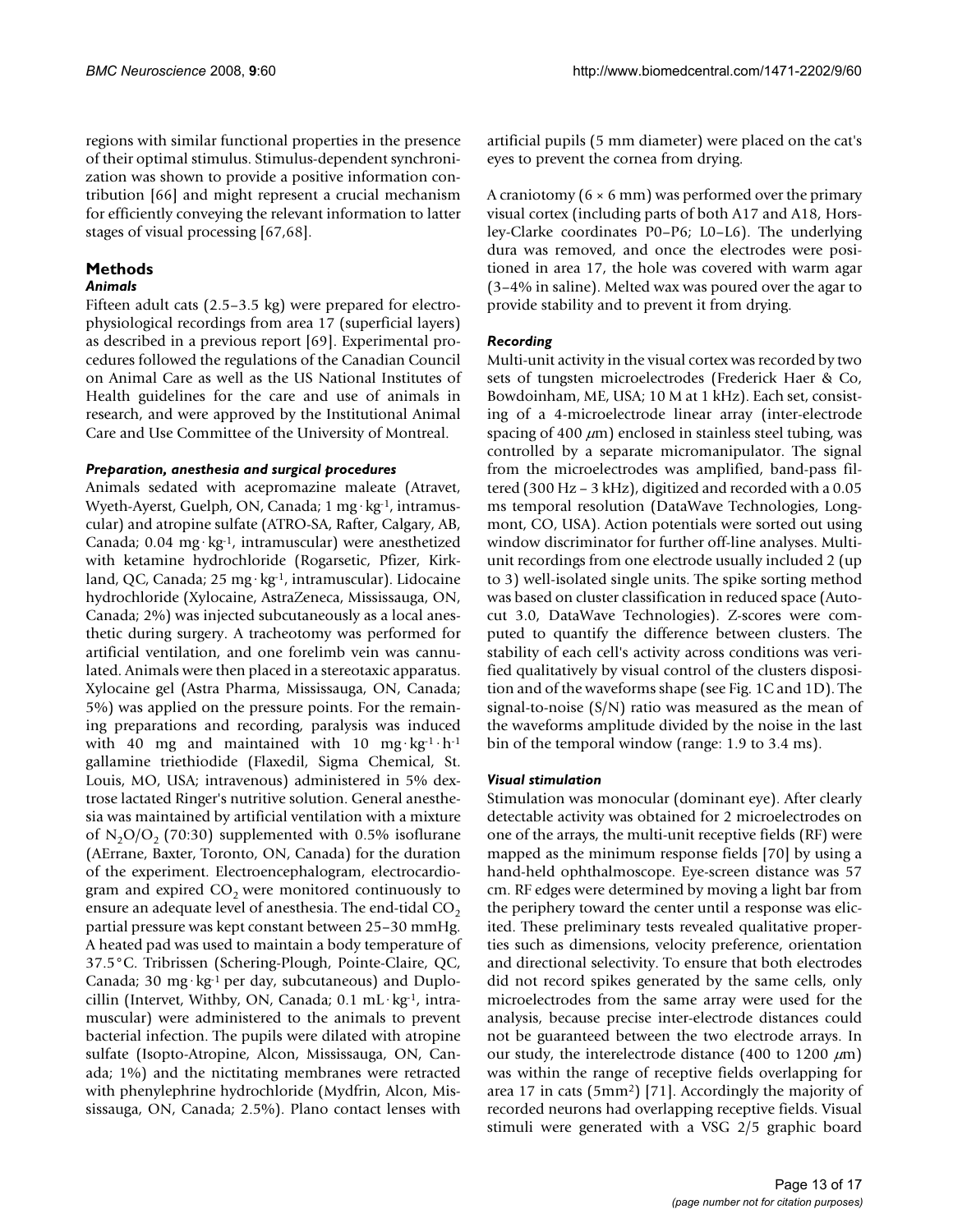(Cambridge Research Systems, Rochester, England) and displayed on a 21-in. monitor (Sony GDM-F520 Trinitron, Tokyo, Japan) placed 57 cm from the cat's eyes, with 1024 × 768 pixels, running at 100-Hz frame refresh. Stimuli were sine-wave drifting gratings covering both RFs [72,73]. Contrast was set at 80%. Mean luminance was 40 Cd.m-2. Optimal spatial and temporal frequencies were set within the  $0.2-0.4$  cycles  $\deg$ <sup>1</sup> and  $1.0-2.0$  Hz range respectively, where V1 neurons are known to respond well to sine-wave drifting gratings [74]. In the first step, orientation tuning curves (16 equidistant points covering 360°, i.e. by steps of 22.5°) were determined using a single grating covering both RFs. Nine orientations covering 180° and centered on the preferred orientation (and direction) of one site were then used for the rest of the experiment. Each orientation was presented in blocks of 25 trials, with each trial lasting 4.1 s and a random inter-trial interval (1.0–3.0 s). Thus, recording sessions lasted for 25–30 min  $(25 \text{ trials}*(4.1s + 2s) \text{ for each of } 9 \text{ oriented-stimulus}).$ Orientations were presented in random order. Peri-stimulus time histograms were recorded simultaneously for both sites. It should be noted that these tuning curves were obtained for moving stimuli, so it is strictly speaking incorrect to describe them as orientation tuning curves. Indeed, orientation is by definition cyclic over the interval  $0^{\circ}$ –180°, while direction is cyclic over the interval  $0^{\circ}$ – 360° [75]. In other words, for any given orientation, there are 2 possible perpendicular directions for a moving stimulus. Considering that most cells in the cat visual cortex show some degree of direction selectivity [1,76], a proper description of their responses would rather be a directional tuning curve. However, this distinction will be ignored, as it has been in almost all other studies of orientation tuning in V1 [75].

Following the tuning properties characterization, an adapting stimulus was presented continuously for 12 minutes. The stimulus was a drifting grating whose orientation was generally set 22.5 to 45.0° off the preferred orientations of both sites (see arrows in Fig. 1A and 1B). No tests were conducted during this adaptation period. Immediately after adaptation, the orientation tuning curves of both sites were determined once again. In order to exclude effects which may arise from different randomization sequences during the post-adaptation recordings, responses to the adapting stimulus were always measured first followed by 3–4 semi-random orientations around control preferred stimuli. Hence, the most critical tested orientations were measured within 10–15 min following adaptation. Other orientations were further tested in random order. This procedure was adopted for all cells in order to insure robust effect of the long-term adaptation on near flanks of cells' preferred orientation. In addition, it should be mentioned that responses at far flank orientations (baseline) remained constant during recordings (see Fig. 2C). A last recording was performed 60 minutes post-adaptation to assess the stability of the tuning properties, i.e. the recovery time course. A recording session lasted 3 hours on average.

Preliminary tests with various adaptation and recovery times were conducted (data not shown). In our experimental conditions, an adaptation period of 12 minutes appeared sufficient to induce a shift in orientation selectivity. Longer time intervals were tested for recovery. A 60 minute period seemed a good compromise since the neurons' activity could be lost over the course of the experiment for longer durations. Within this time window, recovery of the initial properties was observed for about one half of the sites. No significant difference was observed in the recovery course whether the animals were left unstimulated or stimulated with randomly-oriented drifting gratings.

# *Data analysis*

Once single cells were sorted out off-line from multi-unit spike trains accumulated during data acquisition, the cells from both electrodes were paired, and cross-correlation histograms (CCHs) were constructed (1-ms binwidth). To examine synchronization of neural origin, stimulusinduced coordination (i.e. time-locked responses) and rate covariation had to be removed. To that effect, shiftpredictors were computed by correlating spike recordings shuffled by two stimulus presentations, and these were subtracted from the raw CCHs [64]. All subsequent analyses were performed on the shift-corrected CCHs. Repeated shuffling allowed us to calculate the 99.9% confidence limits, which correspond to 3.3 standard deviations in a normalized distribution. Only peaks exceeding the confidence limits were considered statistically significant [77]. Synchronization strength was computed as a correlation coefficient [78-80]. This correlation coefficient, or synchronization index (SI), reflects the strength of time-correlated activity in a neural CCH as a function of the number of simultaneous events normalized in relation to the firing rate of each neuron. As a consequence, the synchronization strength is considered independent of the response levels, i.e. the mean firing rates.

The synchronization index is defined as

SI=[CE]  

$$
\left[ \left( N_1 - (N_1)^2 / T \right) \left( N_2 - (N_2)^2 / T \right) \right]^{1/2},
$$

$$
\tag{1}
$$

where CE is the number of coincidental events in the central bin of the shift-corrected CCH, and  $N_1$  and  $N_2$  are the total number of discharges recorded simultaneously from two neurons during time  $T(4,096 \text{ ms} \times \text{number of trials})$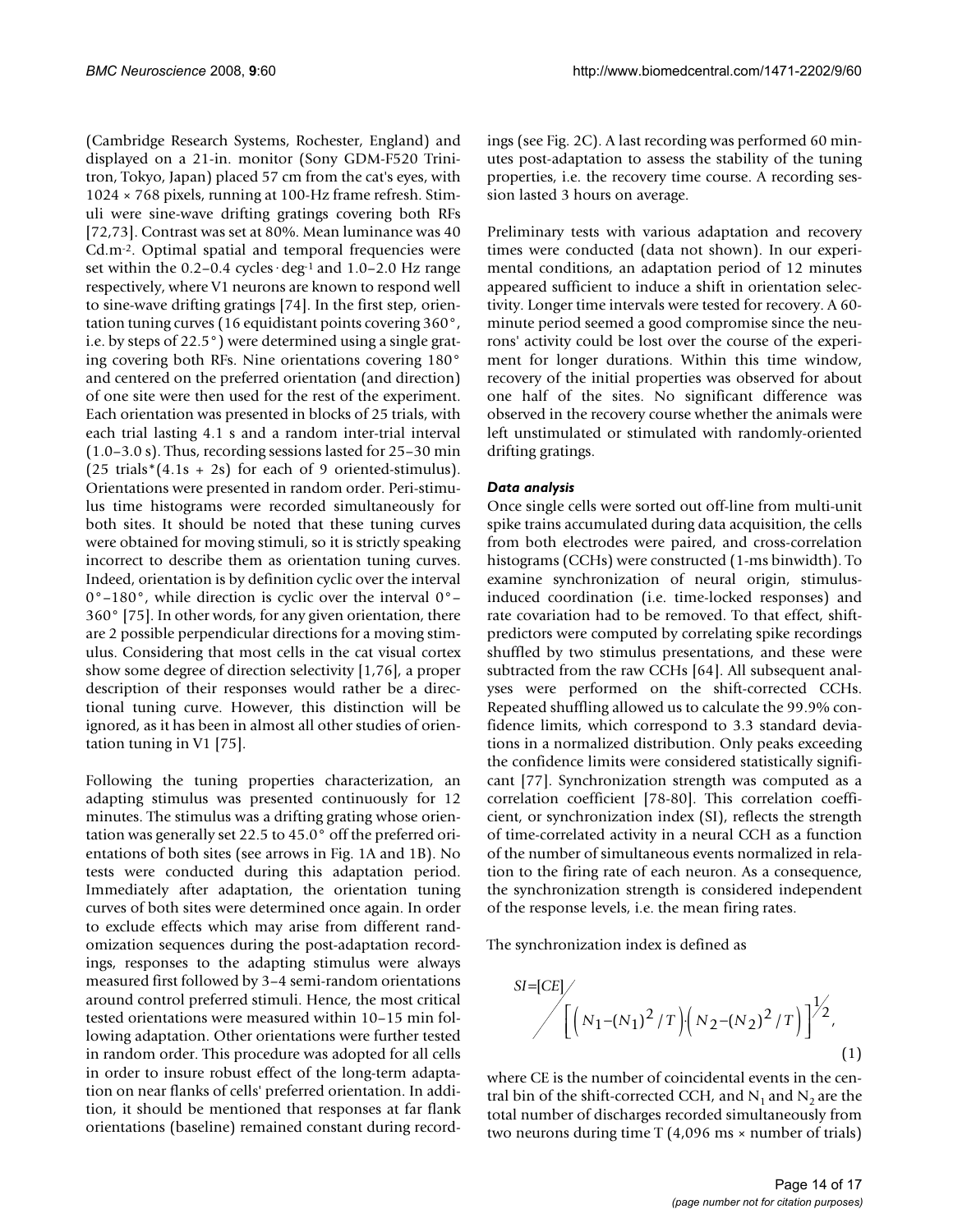[79]. The bin size (1 ms) allows the measurement of the time-correlated activity within a 1-ms time window (zerolag synchronization). Orientation tuning curves were analyzed in two ways. First, for the precise measurement of adaptation-induced shifts in orientation preference (Fig. 2), curve fits were generated using the von Mises function:

$$
M(\theta) = A.e^{b(cos(\theta c))} + d \tag{2}
$$

where A is the value of the function at the preferred orientation, c, and b is a width parameter. An additional parameter, d, represents the spontaneous firing rate of the cell [9,75]. A fit was considered satisfactory if it accounted for at least 80% of the variance in the data. To ensure that our cells were properly tuned for orientation, we used an orientation selectivity index (OSI). It was measured using the fitted tuning curves, by dividing the firing rate at the baseline (orthogonal orientations) by the firing rate for the preferred orientation, and subtracting the result from one [81,82]. The closer the OSI is to 1, the stronger the orientation selectivity. To test the significance of tuning shifts curve fits using von Mises function were generated on cells responses for every presentation ( $n = 25$ , see details above). Then, we compared between trial by trial the preferred orientation obtained prior to and after adaptation. A *t*-test revealed the significance level [6]. Cells showing shifts in preferred orientation larger than 5° were statistically significant (paired sample two-tailed *t*-test, *p* < 0.01). The curve fitting method is the appropriate way of estimating the preferred orientation in a tuning curve and thus shifts in orientation selectivity [75]. However, notwithstanding the gain in precision in comparison to raw tuning curves, the resulting optimal orientation would be located between the actual data points, a location for which there are no spike trains recorded. Although interpolation is an option, there is to our knowledge no indication of its physiological pertinence. Consequently, raw spike counts were used for all analyses involving synchrony calculations.

#### **Authors' contributions**

NG and AN carried out all experiments, performed analysis and wrote the manuscript. SS participated significantly in all phases of the investigation. SM designed the study and contributed in the in the manuscript redaction. All authors read and approved the final manuscript.

#### **Acknowledgements**

This research was supported by grants from the Natural Sciences and Engineering Research Council of Canada (NSERC). We thank Michael Brosch, Igor Timofeev, Maxim Volgushev, Adnane Nemri and Steve Itaya for their useful comments on the manuscript, and Guillaume Blanchet for help with data analysis.

#### **References**

- 1. Hubel DH, Wiesel TN: **[Receptive fields of single neurones in](http://www.ncbi.nlm.nih.gov/entrez/query.fcgi?cmd=Retrieve&db=PubMed&dopt=Abstract&list_uids=14403679) [the cat's striate cortex.](http://www.ncbi.nlm.nih.gov/entrez/query.fcgi?cmd=Retrieve&db=PubMed&dopt=Abstract&list_uids=14403679)** *J Physiol* 1959, **148:**574-591.
- 2. Hubel DH, Wiesel TN: **[Receptive fields and functional architec](http://www.ncbi.nlm.nih.gov/entrez/query.fcgi?cmd=Retrieve&db=PubMed&dopt=Abstract&list_uids=4966457)[ture of monkey striate cortex.](http://www.ncbi.nlm.nih.gov/entrez/query.fcgi?cmd=Retrieve&db=PubMed&dopt=Abstract&list_uids=4966457)** *J Physiol* 1968, **195(1):**215-243.
- 3. Martinez LM, Wang Q, Reid RC, Pillai C, Alonso JM, Sommer FT, Hirsch JA: **[Receptive field structure varies with layer in the pri](http://www.ncbi.nlm.nih.gov/entrez/query.fcgi?cmd=Retrieve&db=PubMed&dopt=Abstract&list_uids=15711543)[mary visual cortex.](http://www.ncbi.nlm.nih.gov/entrez/query.fcgi?cmd=Retrieve&db=PubMed&dopt=Abstract&list_uids=15711543)** *Nat Neurosci* 2005, **8(3):**372-379.
- 4. Bishop PO, Henry GH: **[Striate neurons: receptive field con](http://www.ncbi.nlm.nih.gov/entrez/query.fcgi?cmd=Retrieve&db=PubMed&dopt=Abstract&list_uids=5028231)[cepts.](http://www.ncbi.nlm.nih.gov/entrez/query.fcgi?cmd=Retrieve&db=PubMed&dopt=Abstract&list_uids=5028231)** *Invest Ophthalmol* 1972, **11(5):**346-354.
- 5. Crair MC, Gillespie DC, Stryker MP: **[The role of visual experi](http://www.ncbi.nlm.nih.gov/entrez/query.fcgi?cmd=Retrieve&db=PubMed&dopt=Abstract&list_uids=9438851)[ence in the development of columns in cat visual cortex.](http://www.ncbi.nlm.nih.gov/entrez/query.fcgi?cmd=Retrieve&db=PubMed&dopt=Abstract&list_uids=9438851)** *Science* 1998, **279(5350):**566-570.
- 6. Dragoi V, Sharma J, Sur M: **[Adaptation-induced plasticity of ori](http://www.ncbi.nlm.nih.gov/entrez/query.fcgi?cmd=Retrieve&db=PubMed&dopt=Abstract&list_uids=11087001)[entation tuning in adult visual cortex.](http://www.ncbi.nlm.nih.gov/entrez/query.fcgi?cmd=Retrieve&db=PubMed&dopt=Abstract&list_uids=11087001)** *Neuron* 2000, **28(1):**287-298.
- 7. Müller JR, Metha AB, Krauskopf J, Lennie P: **[Rapid adaptation in](http://www.ncbi.nlm.nih.gov/entrez/query.fcgi?cmd=Retrieve&db=PubMed&dopt=Abstract&list_uids=10464100) [visual cortex to the structure of images.](http://www.ncbi.nlm.nih.gov/entrez/query.fcgi?cmd=Retrieve&db=PubMed&dopt=Abstract&list_uids=10464100)** *Science* 1999, **285(5432):**1405-1408.
- 8. Yao H, Dan Y: **[Stimulus timing-dependent plasticity in cortical](http://www.ncbi.nlm.nih.gov/entrez/query.fcgi?cmd=Retrieve&db=PubMed&dopt=Abstract&list_uids=11684000) [processing of orientation.](http://www.ncbi.nlm.nih.gov/entrez/query.fcgi?cmd=Retrieve&db=PubMed&dopt=Abstract&list_uids=11684000)** *Neuron* 2001, **32(2):**315-323.
- 9. Kohn A, Movshon JA: **[Adaptation changes the direction tuning](http://www.ncbi.nlm.nih.gov/entrez/query.fcgi?cmd=Retrieve&db=PubMed&dopt=Abstract&list_uids=15195097) [of macaque MT neurons.](http://www.ncbi.nlm.nih.gov/entrez/query.fcgi?cmd=Retrieve&db=PubMed&dopt=Abstract&list_uids=15195097)** *Nat Neurosci* 2004, **7(7):**764-772.
- 10. Saul AB, Cynader MS: **[Adaptation in single units in visual cortex:](http://www.ncbi.nlm.nih.gov/entrez/query.fcgi?cmd=Retrieve&db=PubMed&dopt=Abstract&list_uids=2487087) [the tuning of aftereffects in the temporal domain.](http://www.ncbi.nlm.nih.gov/entrez/query.fcgi?cmd=Retrieve&db=PubMed&dopt=Abstract&list_uids=2487087)** *Vis Neurosci* 1989, **2(6):**609-620.
- 11. Movshon JA, Lennie P: **[Pattern-selective adaptation in visual](http://www.ncbi.nlm.nih.gov/entrez/query.fcgi?cmd=Retrieve&db=PubMed&dopt=Abstract&list_uids=440411) [cortical neurones.](http://www.ncbi.nlm.nih.gov/entrez/query.fcgi?cmd=Retrieve&db=PubMed&dopt=Abstract&list_uids=440411)** *Nature* 1979, **278(5707):**850-852.
- 12. Saul AB, Cynader MS: **[Adaptation in single units in visual cortex:](http://www.ncbi.nlm.nih.gov/entrez/query.fcgi?cmd=Retrieve&db=PubMed&dopt=Abstract&list_uids=2487086) [the tuning of aftereffects in the spatial domain.](http://www.ncbi.nlm.nih.gov/entrez/query.fcgi?cmd=Retrieve&db=PubMed&dopt=Abstract&list_uids=2487086)** *Vis Neurosci* 1989, **2(6):**593-607.
- 13. Krekelberg B, van Wezel RJ, Albright TD: **[Adaptation in macaque](http://www.ncbi.nlm.nih.gov/entrez/query.fcgi?cmd=Retrieve&db=PubMed&dopt=Abstract&list_uids=16192331) [MT reduces perceived speed and improves speed discrimina](http://www.ncbi.nlm.nih.gov/entrez/query.fcgi?cmd=Retrieve&db=PubMed&dopt=Abstract&list_uids=16192331)[tion.](http://www.ncbi.nlm.nih.gov/entrez/query.fcgi?cmd=Retrieve&db=PubMed&dopt=Abstract&list_uids=16192331)** *J Neurophysiol* 2006, **95(1):**255-270.
- 14. Hietanen MA, Crowder NA, Price NS, Ibbotson MR: **[Influence of](http://www.ncbi.nlm.nih.gov/entrez/query.fcgi?cmd=Retrieve&db=PubMed&dopt=Abstract&list_uids=17702823) [adapting speed on speed and contrast coding in the primary](http://www.ncbi.nlm.nih.gov/entrez/query.fcgi?cmd=Retrieve&db=PubMed&dopt=Abstract&list_uids=17702823) [visual cortex of the cat.](http://www.ncbi.nlm.nih.gov/entrez/query.fcgi?cmd=Retrieve&db=PubMed&dopt=Abstract&list_uids=17702823)** *The Journal of physiology* 2007, **584(Pt 2):**451-462.
- 15. Tolias AS, Keliris GA, Smirnakis SM, Logothetis NK: **[Neurons in](http://www.ncbi.nlm.nih.gov/entrez/query.fcgi?cmd=Retrieve&db=PubMed&dopt=Abstract&list_uids=15834417) [macaque area V4 acquire directional tuning after adaptation](http://www.ncbi.nlm.nih.gov/entrez/query.fcgi?cmd=Retrieve&db=PubMed&dopt=Abstract&list_uids=15834417) [to motion stimuli.](http://www.ncbi.nlm.nih.gov/entrez/query.fcgi?cmd=Retrieve&db=PubMed&dopt=Abstract&list_uids=15834417)** *Nat Neurosci* 2005, **8(5):**591-593.
- 16. Roskies AL: **[The binding problem.](http://www.ncbi.nlm.nih.gov/entrez/query.fcgi?cmd=Retrieve&db=PubMed&dopt=Abstract&list_uids=10677022)** *Neuron* 1999, **24(1):**7-9.
- 17. Samonds JM, Zhou Z, Bernard MR, Bonds AB: **[Synchronous activ](http://www.ncbi.nlm.nih.gov/entrez/query.fcgi?cmd=Retrieve&db=PubMed&dopt=Abstract&list_uids=16354730)[ity in cat visual cortex encodes collinear and cocircular con](http://www.ncbi.nlm.nih.gov/entrez/query.fcgi?cmd=Retrieve&db=PubMed&dopt=Abstract&list_uids=16354730)[tours.](http://www.ncbi.nlm.nih.gov/entrez/query.fcgi?cmd=Retrieve&db=PubMed&dopt=Abstract&list_uids=16354730)** *J Neurophysiol* 2006, **95(4):**2602-2616.
- 18. Roelfsema PR, Lamme VA, Spekreijse H: **[Synchrony and covaria](http://www.ncbi.nlm.nih.gov/entrez/query.fcgi?cmd=Retrieve&db=PubMed&dopt=Abstract&list_uids=15322549)[tion of firing rates in the primary visual cortex during con](http://www.ncbi.nlm.nih.gov/entrez/query.fcgi?cmd=Retrieve&db=PubMed&dopt=Abstract&list_uids=15322549)[tour grouping.](http://www.ncbi.nlm.nih.gov/entrez/query.fcgi?cmd=Retrieve&db=PubMed&dopt=Abstract&list_uids=15322549)** *Nat Neurosci* 2004, **7(9):**982-991.
- 19. Eckhorn R, Reitboeck HJ, Arndt M, Dicke P: **Feature linking via synchronization among distributed assemblies: Simulations of results from cat visual cortex.** *Neural Comput* 1990, **2:**293-307.
- 20. von der Malsburg C: *The correlation theory of brain function. Internal Report 81–2, Dept. of Neurobiology, Max-Planck-Institute for Biophysical Chemistry, Göttingen, Germany. Models of neural networks II (1994)* Edited by: Domany E, van Hemmen JL, Schulten K. Springer, Berlin; 1981.
- 21. Milner PM: **[A model for visual shape recognition.](http://www.ncbi.nlm.nih.gov/entrez/query.fcgi?cmd=Retrieve&db=PubMed&dopt=Abstract&list_uids=4445414)** *Psychol Rev* 1974, **81(6):**521-535.
- 22. Gray CM, Viana Di Prisco G: **[Stimulus-dependent neuronal](http://www.ncbi.nlm.nih.gov/entrez/query.fcgi?cmd=Retrieve&db=PubMed&dopt=Abstract&list_uids=9096157) [oscillations and local synchronization in striate cortex of the](http://www.ncbi.nlm.nih.gov/entrez/query.fcgi?cmd=Retrieve&db=PubMed&dopt=Abstract&list_uids=9096157) [alert cat.](http://www.ncbi.nlm.nih.gov/entrez/query.fcgi?cmd=Retrieve&db=PubMed&dopt=Abstract&list_uids=9096157)** *J Neurosci* 1997, **17(9):**3239-3253.
- 23. Eckhorn R, Bauer R, Jordan W, Brosch M, Kruse W, Munk M, Reitboeck HJ: **[Coherent oscillations: a mechanism of feature link](http://www.ncbi.nlm.nih.gov/entrez/query.fcgi?cmd=Retrieve&db=PubMed&dopt=Abstract&list_uids=3228555)[ing in the visual cortex? Multiple electrode and correlation](http://www.ncbi.nlm.nih.gov/entrez/query.fcgi?cmd=Retrieve&db=PubMed&dopt=Abstract&list_uids=3228555) [analyses in the cat.](http://www.ncbi.nlm.nih.gov/entrez/query.fcgi?cmd=Retrieve&db=PubMed&dopt=Abstract&list_uids=3228555)** *Biol Cybern* 1988, **60(2):**121-130.
- 24. Engel AK, Kreiter AK, König P, Singer W: **[Synchronization of](http://www.ncbi.nlm.nih.gov/entrez/query.fcgi?cmd=Retrieve&db=PubMed&dopt=Abstract&list_uids=2068083) [oscillatory neuronal responses between striate and extras](http://www.ncbi.nlm.nih.gov/entrez/query.fcgi?cmd=Retrieve&db=PubMed&dopt=Abstract&list_uids=2068083)[triate visual cortical areas of the cat.](http://www.ncbi.nlm.nih.gov/entrez/query.fcgi?cmd=Retrieve&db=PubMed&dopt=Abstract&list_uids=2068083)** *Proc Natl Acad Sci USA* 1991, **88(14):**6048-6052.
- 25. Gray CM, König P, Engel AK, Singer W: **[Oscillatory responses in](http://www.ncbi.nlm.nih.gov/entrez/query.fcgi?cmd=Retrieve&db=PubMed&dopt=Abstract&list_uids=2922061) [cat visual cortex exhibit inter-columnar synchronization](http://www.ncbi.nlm.nih.gov/entrez/query.fcgi?cmd=Retrieve&db=PubMed&dopt=Abstract&list_uids=2922061)** [which reflects global stimulus properties.](http://www.ncbi.nlm.nih.gov/entrez/query.fcgi?cmd=Retrieve&db=PubMed&dopt=Abstract&list_uids=2922061) **338(6213):**334-337.
- 26. Kreiter AK, Singer W: **[Stimulus-dependent synchronization of](http://www.ncbi.nlm.nih.gov/entrez/query.fcgi?cmd=Retrieve&db=PubMed&dopt=Abstract&list_uids=8601818) [neuronal responses in the visual cortex of the awake](http://www.ncbi.nlm.nih.gov/entrez/query.fcgi?cmd=Retrieve&db=PubMed&dopt=Abstract&list_uids=8601818) [macaque monkey.](http://www.ncbi.nlm.nih.gov/entrez/query.fcgi?cmd=Retrieve&db=PubMed&dopt=Abstract&list_uids=8601818)** *J Neurosci* 1996, **16(7):**2381-2396.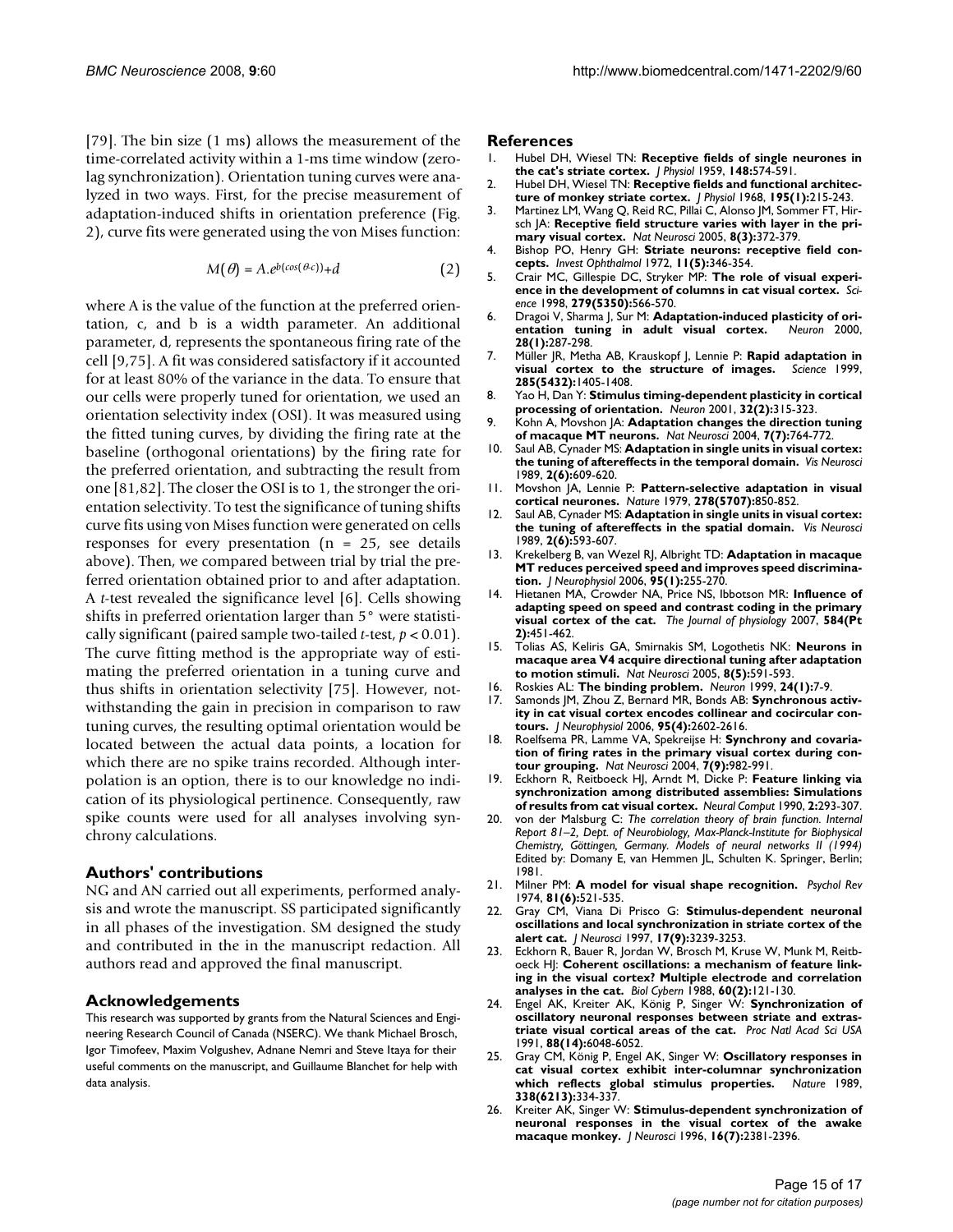- 27. Livingstone MS: **[Oscillatory firing and interneuronal correla](http://www.ncbi.nlm.nih.gov/entrez/query.fcgi?cmd=Retrieve&db=PubMed&dopt=Abstract&list_uids=8793757)[tions in squirrel monkey striate cortex.](http://www.ncbi.nlm.nih.gov/entrez/query.fcgi?cmd=Retrieve&db=PubMed&dopt=Abstract&list_uids=8793757)** *J Neurophysiol* 1996, **75(6):**2467-2485.
- 28. Brosch M, Bauer R, Eckhorn R: **[Synchronous high-frequency](http://www.ncbi.nlm.nih.gov/entrez/query.fcgi?cmd=Retrieve&db=PubMed&dopt=Abstract&list_uids=7711940) [oscillations in cat area 18.](http://www.ncbi.nlm.nih.gov/entrez/query.fcgi?cmd=Retrieve&db=PubMed&dopt=Abstract&list_uids=7711940)** *Eur J Neurosci* 1995, **7(1):**86-95.
- 29. Ts'o DY, Gilbert CD, Wiesel TN: **[Relationships between hori](http://www.ncbi.nlm.nih.gov/entrez/query.fcgi?cmd=Retrieve&db=PubMed&dopt=Abstract&list_uids=3701413)[zontal interactions and functional architecture in cat striate](http://www.ncbi.nlm.nih.gov/entrez/query.fcgi?cmd=Retrieve&db=PubMed&dopt=Abstract&list_uids=3701413) [cortex as revealed by cross-correlation analysis.](http://www.ncbi.nlm.nih.gov/entrez/query.fcgi?cmd=Retrieve&db=PubMed&dopt=Abstract&list_uids=3701413)** *J Neurosci* 1986, **6(4):**1160-1170.
- 30. Gilbert CD, Wiesel TN: **[Columnar specificity of intrinsic hori](http://www.ncbi.nlm.nih.gov/entrez/query.fcgi?cmd=Retrieve&db=PubMed&dopt=Abstract&list_uids=2746337)[zontal and corticocortical connections in cat visual cortex.](http://www.ncbi.nlm.nih.gov/entrez/query.fcgi?cmd=Retrieve&db=PubMed&dopt=Abstract&list_uids=2746337)** *J Neurosci* 1989, **9(7):**2432-2442.
- 31. Malach R, Amir Y, Harel M, Grinvald A: **Relationship between intrinsic connections and functional architecture revealed by optical imaging and** *in vivo* **[targeted biocytin injections in pri](http://www.ncbi.nlm.nih.gov/entrez/query.fcgi?cmd=Retrieve&db=PubMed&dopt=Abstract&list_uids=8248133)[mate striate cortex.](http://www.ncbi.nlm.nih.gov/entrez/query.fcgi?cmd=Retrieve&db=PubMed&dopt=Abstract&list_uids=8248133)** *Proc Natl Acad Sci USA* 1993, **90(22):**10469-10473.
- 32. Bretzner F, Aitoubah J, Shumikhina S, Tan YF, Molotchnikoff S: **[Mod](http://www.ncbi.nlm.nih.gov/entrez/query.fcgi?cmd=Retrieve&db=PubMed&dopt=Abstract&list_uids=11722616)[ulation of the synchronization between cells in visual cortex](http://www.ncbi.nlm.nih.gov/entrez/query.fcgi?cmd=Retrieve&db=PubMed&dopt=Abstract&list_uids=11722616) [by contextual targets.](http://www.ncbi.nlm.nih.gov/entrez/query.fcgi?cmd=Retrieve&db=PubMed&dopt=Abstract&list_uids=11722616)** *Eur J Neurosci* 2001, **14(9):**1539-1554.
- 33. Heinzle J, Konig P, Salazar R: **Modulation of the synchrony without change in firing rates.** *Cognitive Neurodynamics* 2007, **1(3):**225-235.
- 34. Duret F, Shumikhina S, Molotchnikoff S: **[Neuron participation in a](http://www.ncbi.nlm.nih.gov/entrez/query.fcgi?cmd=Retrieve&db=PubMed&dopt=Abstract&list_uids=17069653) [synchrony-encoding assembly.](http://www.ncbi.nlm.nih.gov/entrez/query.fcgi?cmd=Retrieve&db=PubMed&dopt=Abstract&list_uids=17069653)** *BMC neuroscience* 2006, **7:**72.
- 35. de la Rocha J, Doiron B, Shea-Brown E, Josic K, Reyes A: **[Correla](http://www.ncbi.nlm.nih.gov/entrez/query.fcgi?cmd=Retrieve&db=PubMed&dopt=Abstract&list_uids=17700699)[tion between neural spike trains increases with firing rate.](http://www.ncbi.nlm.nih.gov/entrez/query.fcgi?cmd=Retrieve&db=PubMed&dopt=Abstract&list_uids=17700699)** *Nature* 2007, **448(7155):**802-806.
- 36. Dragoi V, Rivadulla C, Sur M: **[Foci of orientation plasticity in vis](http://www.ncbi.nlm.nih.gov/entrez/query.fcgi?cmd=Retrieve&db=PubMed&dopt=Abstract&list_uids=11333981)[ual cortex.](http://www.ncbi.nlm.nih.gov/entrez/query.fcgi?cmd=Retrieve&db=PubMed&dopt=Abstract&list_uids=11333981)** *Nature* 2001, **411(6833):**80-86.
- 37. Felsen G, Shen YS, Yao H, Spor G, Li C, Dan Y: **[Dynamic modifica](http://www.ncbi.nlm.nih.gov/entrez/query.fcgi?cmd=Retrieve&db=PubMed&dopt=Abstract&list_uids=12467597)[tion of cortical orientation tuning mediated by recurrent](http://www.ncbi.nlm.nih.gov/entrez/query.fcgi?cmd=Retrieve&db=PubMed&dopt=Abstract&list_uids=12467597) [connections.](http://www.ncbi.nlm.nih.gov/entrez/query.fcgi?cmd=Retrieve&db=PubMed&dopt=Abstract&list_uids=12467597)** *Neuron* 2002, **36(5):**945-954.
- 38. Ghisovan N, Nemri A, Shumikhina S, Molotchnikoff S: **Cortical cells in area 17 "remember" the adapting orientation applied previously [abstract].** *Soc For Neurosci* 2007, **920.21:**.
- 39. Maunsell JH, van Essen DC: **[The connections of the middle tem](http://www.ncbi.nlm.nih.gov/entrez/query.fcgi?cmd=Retrieve&db=PubMed&dopt=Abstract&list_uids=6655500)[poral visual area \(MT\) and their relationship to a cortical](http://www.ncbi.nlm.nih.gov/entrez/query.fcgi?cmd=Retrieve&db=PubMed&dopt=Abstract&list_uids=6655500) [hierarchy in the macaque monkey.](http://www.ncbi.nlm.nih.gov/entrez/query.fcgi?cmd=Retrieve&db=PubMed&dopt=Abstract&list_uids=6655500)** *J Neurosci* 1983, **3(12):**2563-2586.
- 40. Samonds JM, Allison JD, Brown HA, Bonds AB: **[Cooperation](http://www.ncbi.nlm.nih.gov/entrez/query.fcgi?cmd=Retrieve&db=PubMed&dopt=Abstract&list_uids=12657701) [between area 17 neuron pairs enhances fine discrimination](http://www.ncbi.nlm.nih.gov/entrez/query.fcgi?cmd=Retrieve&db=PubMed&dopt=Abstract&list_uids=12657701) [of orientation.](http://www.ncbi.nlm.nih.gov/entrez/query.fcgi?cmd=Retrieve&db=PubMed&dopt=Abstract&list_uids=12657701)** *J Neurosci* 2003, **23(6):**2416-2425.
- 41. Samonds JM, Bonds AB: **[From another angle: Differences in cor](http://www.ncbi.nlm.nih.gov/entrez/query.fcgi?cmd=Retrieve&db=PubMed&dopt=Abstract&list_uids=14614106)[tical coding between fine and coarse discrimination of orien](http://www.ncbi.nlm.nih.gov/entrez/query.fcgi?cmd=Retrieve&db=PubMed&dopt=Abstract&list_uids=14614106)[tation.](http://www.ncbi.nlm.nih.gov/entrez/query.fcgi?cmd=Retrieve&db=PubMed&dopt=Abstract&list_uids=14614106)** *J Neurophysiol* 2004, **91(3):**1193-1202.
- 42. Monier C, Chavane F, Baudot P, Graham LJ, Fregnac Y: **[Orientation](http://www.ncbi.nlm.nih.gov/entrez/query.fcgi?cmd=Retrieve&db=PubMed&dopt=Abstract&list_uids=12597863) [and direction selectivity of synaptic inputs in visual cortical](http://www.ncbi.nlm.nih.gov/entrez/query.fcgi?cmd=Retrieve&db=PubMed&dopt=Abstract&list_uids=12597863) neurons: a diversity of combinations produces spike tuning.** *Neuron* 2003, **37(4):**663-680.
- 43. Series P, Latham PE, Pouget A: **[Tuning curve sharpening for ori](http://www.ncbi.nlm.nih.gov/entrez/query.fcgi?cmd=Retrieve&db=PubMed&dopt=Abstract&list_uids=15452579)[entation selectivity: coding efficiency and the impact of cor](http://www.ncbi.nlm.nih.gov/entrez/query.fcgi?cmd=Retrieve&db=PubMed&dopt=Abstract&list_uids=15452579)[relations.](http://www.ncbi.nlm.nih.gov/entrez/query.fcgi?cmd=Retrieve&db=PubMed&dopt=Abstract&list_uids=15452579)** *Nat Neurosci* 2004, **7(10):**1129-1135.
- 44. Teich AF, Qian N: **[Comparison among some models of orien](http://www.ncbi.nlm.nih.gov/entrez/query.fcgi?cmd=Retrieve&db=PubMed&dopt=Abstract&list_uids=16625000)[tation selectivity.](http://www.ncbi.nlm.nih.gov/entrez/query.fcgi?cmd=Retrieve&db=PubMed&dopt=Abstract&list_uids=16625000)** *J Neurophysiol* 2006, **96(1):**404-419.
- 45. Ferster D, Miller KD: **[Neural mechanisms of orientation selec](http://www.ncbi.nlm.nih.gov/entrez/query.fcgi?cmd=Retrieve&db=PubMed&dopt=Abstract&list_uids=10845071)[tivity in the visual cortex.](http://www.ncbi.nlm.nih.gov/entrez/query.fcgi?cmd=Retrieve&db=PubMed&dopt=Abstract&list_uids=10845071)** *Annu Rev Neurosci* 2000, **23:**441-471.
- 46. Hubel DH, Wiesel TN: **[Receptive fields, binocular interaction](http://www.ncbi.nlm.nih.gov/entrez/query.fcgi?cmd=Retrieve&db=PubMed&dopt=Abstract&list_uids=14449617) [and functional architecture in the cat's visual cortex.](http://www.ncbi.nlm.nih.gov/entrez/query.fcgi?cmd=Retrieve&db=PubMed&dopt=Abstract&list_uids=14449617)** *J Physiol* 1962, **160:**106-154.
- 47. Ben-Yishai R, Bar-Or RL, Sompolinsky H: **[Theory of orientation](http://www.ncbi.nlm.nih.gov/entrez/query.fcgi?cmd=Retrieve&db=PubMed&dopt=Abstract&list_uids=7731993) [tuning in visual cortex.](http://www.ncbi.nlm.nih.gov/entrez/query.fcgi?cmd=Retrieve&db=PubMed&dopt=Abstract&list_uids=7731993)** *Proc Natl Acad Sci USA* 1995, **92(9):**3844-3848.
- 48. Shapley R, Hawken M, Ringach DL: **[Dynamics of orientation](http://www.ncbi.nlm.nih.gov/entrez/query.fcgi?cmd=Retrieve&db=PubMed&dopt=Abstract&list_uids=12797955) [selectivity in the primary visual cortex and the importance](http://www.ncbi.nlm.nih.gov/entrez/query.fcgi?cmd=Retrieve&db=PubMed&dopt=Abstract&list_uids=12797955) [of cortical inhibition.](http://www.ncbi.nlm.nih.gov/entrez/query.fcgi?cmd=Retrieve&db=PubMed&dopt=Abstract&list_uids=12797955)** *Neuron* 2003, **38(5):**689-699.
- 49. Somers DC, Nelson SB, Sur M: **[An emergent model of orienta](http://www.ncbi.nlm.nih.gov/entrez/query.fcgi?cmd=Retrieve&db=PubMed&dopt=Abstract&list_uids=7643194)[tion selectivity in cat visual cortical simple cells.](http://www.ncbi.nlm.nih.gov/entrez/query.fcgi?cmd=Retrieve&db=PubMed&dopt=Abstract&list_uids=7643194)** *J Neurosci* 1995, **15(8):**5448-5465.
- 50. Liang Z, Shen W, Shou T: **[Enhancement of oblique effect in the](http://www.ncbi.nlm.nih.gov/entrez/query.fcgi?cmd=Retrieve&db=PubMed&dopt=Abstract&list_uids=17223276) [cat's primary visual cortex via orientation preference shift](http://www.ncbi.nlm.nih.gov/entrez/query.fcgi?cmd=Retrieve&db=PubMed&dopt=Abstract&list_uids=17223276)ing induced by excitatory feedback from higher-order corti[cal area 21a.](http://www.ncbi.nlm.nih.gov/entrez/query.fcgi?cmd=Retrieve&db=PubMed&dopt=Abstract&list_uids=17223276)** *Neuroscience* 2007, **145(1):**377-383.
- 51. Trachtenberg JT, Trepel C, Stryker MP: **[Rapid extragranular plas](http://www.ncbi.nlm.nih.gov/entrez/query.fcgi?cmd=Retrieve&db=PubMed&dopt=Abstract&list_uids=10720332)[ticity in the absence of thalamocortical plasticity in the](http://www.ncbi.nlm.nih.gov/entrez/query.fcgi?cmd=Retrieve&db=PubMed&dopt=Abstract&list_uids=10720332)**

**[developing primary visual cortex.](http://www.ncbi.nlm.nih.gov/entrez/query.fcgi?cmd=Retrieve&db=PubMed&dopt=Abstract&list_uids=10720332)** *Science* 2000, **287(5460):**2029-2032.

- 52. Feldman DE: **[Timing-based LTP and LTD at vertical inputs to](http://www.ncbi.nlm.nih.gov/entrez/query.fcgi?cmd=Retrieve&db=PubMed&dopt=Abstract&list_uids=10939330) [layer II/III pyramidal cells in rat barrel cortex.](http://www.ncbi.nlm.nih.gov/entrez/query.fcgi?cmd=Retrieve&db=PubMed&dopt=Abstract&list_uids=10939330)** *Neuron* 2000, **27(1):**45-56.
- 53. Bouchard M, Gillet P-C, Shumikhina S, Molotchnikoff S: **[Adaptation](http://www.ncbi.nlm.nih.gov/entrez/query.fcgi?cmd=Retrieve&db=PubMed&dopt=Abstract&list_uids=18496681) [changes the spatial frequency tuning of adult cat visual cor](http://www.ncbi.nlm.nih.gov/entrez/query.fcgi?cmd=Retrieve&db=PubMed&dopt=Abstract&list_uids=18496681)[tex neurons.](http://www.ncbi.nlm.nih.gov/entrez/query.fcgi?cmd=Retrieve&db=PubMed&dopt=Abstract&list_uids=18496681)** *Exp Brain Res* 2008 in press.
- 54. Jiang B, Trevino M, Kirkwood A: **[Sequential development of](http://www.ncbi.nlm.nih.gov/entrez/query.fcgi?cmd=Retrieve&db=PubMed&dopt=Abstract&list_uids=17804625) [long-term potentiation and depression in different layers of](http://www.ncbi.nlm.nih.gov/entrez/query.fcgi?cmd=Retrieve&db=PubMed&dopt=Abstract&list_uids=17804625) [the mouse visual cortex.](http://www.ncbi.nlm.nih.gov/entrez/query.fcgi?cmd=Retrieve&db=PubMed&dopt=Abstract&list_uids=17804625)** *J Neurosci* 2007, **27(36):**9648-9652.
- 55. Glazewski S, Herman C, McKenna M, Chapman PF, Fox K: **Longterm potentiation** *in vivo* **[in layers II/III of rat barrel cortex.](http://www.ncbi.nlm.nih.gov/entrez/query.fcgi?cmd=Retrieve&db=PubMed&dopt=Abstract&list_uids=9704999)** *Neuropharmacology* 1998, **37(4–5):**581-592.
- 56. Eysel UT, Shevelev IA, Lazareva NA, Sharaev GA: **[Orientation tun](http://www.ncbi.nlm.nih.gov/entrez/query.fcgi?cmd=Retrieve&db=PubMed&dopt=Abstract&list_uids=9522359)[ing and receptive field structure in cat striate neurons during](http://www.ncbi.nlm.nih.gov/entrez/query.fcgi?cmd=Retrieve&db=PubMed&dopt=Abstract&list_uids=9522359) [local blockade of intracortical inhibition.](http://www.ncbi.nlm.nih.gov/entrez/query.fcgi?cmd=Retrieve&db=PubMed&dopt=Abstract&list_uids=9522359)** *Neuroscience* 1998, **84(1):**25-36.
- 57. Volgushev M, Pei X, Vidyasagar TR, Creutzfeldt OD: **Excitation and inhibition in orientation selectivity of cat visual cortex neurons revealed by whole-cell recordings** *in vivo***[.](http://www.ncbi.nlm.nih.gov/entrez/query.fcgi?cmd=Retrieve&db=PubMed&dopt=Abstract&list_uids=8257670)** *Vis Neurosci* 1993, **10(6):**1151-1155.
- 58. Crowder NA, Price NS, Hietanen MA, Dreher B, Clifford CW, Ibbotson MR: **[Relationship between contrast adaptation and orien](http://www.ncbi.nlm.nih.gov/entrez/query.fcgi?cmd=Retrieve&db=PubMed&dopt=Abstract&list_uids=16192327)[tation tuning in V1 and V2 of cat visual cortex.](http://www.ncbi.nlm.nih.gov/entrez/query.fcgi?cmd=Retrieve&db=PubMed&dopt=Abstract&list_uids=16192327)** *J Neurophysiol* 2006, **95(1):**271-283.
- 59. Usrey WM, Reid RC: **[Synchronous activity in the visual system.](http://www.ncbi.nlm.nih.gov/entrez/query.fcgi?cmd=Retrieve&db=PubMed&dopt=Abstract&list_uids=10099696)** *Annu Rev Physiol* 1999, **61:**435-456.
- 60. Bruno RM, Sakmann B: **[Cortex is driven by weak but synchro](http://www.ncbi.nlm.nih.gov/entrez/query.fcgi?cmd=Retrieve&db=PubMed&dopt=Abstract&list_uids=16778049)[nously active thalamocortical synapses.](http://www.ncbi.nlm.nih.gov/entrez/query.fcgi?cmd=Retrieve&db=PubMed&dopt=Abstract&list_uids=16778049)** *Science* 2006, **312(5780):**1622-1627.
- 61. Tiesinga P, Fellous JM, Sejnowski TJ: **[Regulation of spike timing in](http://www.ncbi.nlm.nih.gov/entrez/query.fcgi?cmd=Retrieve&db=PubMed&dopt=Abstract&list_uids=18200026) [visual cortical circuits.](http://www.ncbi.nlm.nih.gov/entrez/query.fcgi?cmd=Retrieve&db=PubMed&dopt=Abstract&list_uids=18200026)** *Nat Rev Neurosci* 2008, **9(2):**97-107.
- 62. Andolina IM, Jones HE, Wang W, Sillito AM: **[Corticothalamic feed](http://www.ncbi.nlm.nih.gov/entrez/query.fcgi?cmd=Retrieve&db=PubMed&dopt=Abstract&list_uids=17237220)[back enhances stimulus response precision in the visual sys](http://www.ncbi.nlm.nih.gov/entrez/query.fcgi?cmd=Retrieve&db=PubMed&dopt=Abstract&list_uids=17237220)[tem.](http://www.ncbi.nlm.nih.gov/entrez/query.fcgi?cmd=Retrieve&db=PubMed&dopt=Abstract&list_uids=17237220)** *Proc Natl Acad Sci USA* 2007, **104(5):**1685-1690.
- 63. Castelo-Branco M, Neuenschwander S, Singer W: **[Synchronization](http://www.ncbi.nlm.nih.gov/entrez/query.fcgi?cmd=Retrieve&db=PubMed&dopt=Abstract&list_uids=9698331) [of visual responses between the cortex, lateral geniculate](http://www.ncbi.nlm.nih.gov/entrez/query.fcgi?cmd=Retrieve&db=PubMed&dopt=Abstract&list_uids=9698331) [nucleus, and retina in the anesthetized cat.](http://www.ncbi.nlm.nih.gov/entrez/query.fcgi?cmd=Retrieve&db=PubMed&dopt=Abstract&list_uids=9698331)** *J Neurosci* 1998, **18(16):**6395-6410.
- 64. Perkel DH, Gerstein GL, Moore GP: **[Neuronal spike trains and](http://www.ncbi.nlm.nih.gov/entrez/query.fcgi?cmd=Retrieve&db=PubMed&dopt=Abstract&list_uids=4292792) [stochastic point processes. II. Simultaneous spike trains.](http://www.ncbi.nlm.nih.gov/entrez/query.fcgi?cmd=Retrieve&db=PubMed&dopt=Abstract&list_uids=4292792)** *Biophys J* 1967, **7(4):**419-440.
- 65. Kohn A, Smith MA: **[Stimulus dependence of neuronal correla](http://www.ncbi.nlm.nih.gov/entrez/query.fcgi?cmd=Retrieve&db=PubMed&dopt=Abstract&list_uids=15814797)[tion in primary visual cortex of the macaque.](http://www.ncbi.nlm.nih.gov/entrez/query.fcgi?cmd=Retrieve&db=PubMed&dopt=Abstract&list_uids=15814797)** *J Neurosci* 2005, **25(14):**3661-3673.
- 66. Montani F, Kohn A, Smith MA, Schultz SR: **[The role of correlations](http://www.ncbi.nlm.nih.gov/entrez/query.fcgi?cmd=Retrieve&db=PubMed&dopt=Abstract&list_uids=17329431) [in direction and contrast coding in the primary visual cortex.](http://www.ncbi.nlm.nih.gov/entrez/query.fcgi?cmd=Retrieve&db=PubMed&dopt=Abstract&list_uids=17329431)** *J Neurosci* 2007, **27(9):**2338-2348.
- 67. Kimpo RR, Theunissen FE, Doupe AJ: **[Propagation of correlated](http://www.ncbi.nlm.nih.gov/entrez/query.fcgi?cmd=Retrieve&db=PubMed&dopt=Abstract&list_uids=12843279) [activity through multiple stages of a neural circuit.](http://www.ncbi.nlm.nih.gov/entrez/query.fcgi?cmd=Retrieve&db=PubMed&dopt=Abstract&list_uids=12843279)** *J Neurosci* 2003, **23(13):**5750-5761.
- Usrey WM, Alonso JM, Reid RC: [Synaptic interactions between](http://www.ncbi.nlm.nih.gov/entrez/query.fcgi?cmd=Retrieve&db=PubMed&dopt=Abstract&list_uids=10884329) **[thalamic inputs to simple cells in cat visual cortex.](http://www.ncbi.nlm.nih.gov/entrez/query.fcgi?cmd=Retrieve&db=PubMed&dopt=Abstract&list_uids=10884329)** *J Neurosci* 2000, **20(14):**5461-5467.
- 69. Shumikhina S, Guay J, Duret F, Molotchnikoff S: **[Contextual modu](http://www.ncbi.nlm.nih.gov/entrez/query.fcgi?cmd=Retrieve&db=PubMed&dopt=Abstract&list_uids=15118794)[lation of synchronization to random dots in the cat visual](http://www.ncbi.nlm.nih.gov/entrez/query.fcgi?cmd=Retrieve&db=PubMed&dopt=Abstract&list_uids=15118794) [cortex.](http://www.ncbi.nlm.nih.gov/entrez/query.fcgi?cmd=Retrieve&db=PubMed&dopt=Abstract&list_uids=15118794)** *Exp Brain Res* 2004, **158(2):**223-232.
- 70. Barlow HB, Blakemore C, Pettigrew JD: **[The neural mechanism of](http://www.ncbi.nlm.nih.gov/entrez/query.fcgi?cmd=Retrieve&db=PubMed&dopt=Abstract&list_uids=6065881) [binocular depth discrimination.](http://www.ncbi.nlm.nih.gov/entrez/query.fcgi?cmd=Retrieve&db=PubMed&dopt=Abstract&list_uids=6065881)** *J Physiol* 1967, **193(2):**327-342.
- 71. Albus K: **[A quantitative study of the projection area of the](http://www.ncbi.nlm.nih.gov/entrez/query.fcgi?cmd=Retrieve&db=PubMed&dopt=Abstract&list_uids=1218549) [central and the paracentral visual field in area 17 of the cat.](http://www.ncbi.nlm.nih.gov/entrez/query.fcgi?cmd=Retrieve&db=PubMed&dopt=Abstract&list_uids=1218549) [I. The precision of the topography.](http://www.ncbi.nlm.nih.gov/entrez/query.fcgi?cmd=Retrieve&db=PubMed&dopt=Abstract&list_uids=1218549)** *Exp Brain Res* 1975, **24(2):**159-179.
- 72. Enroth-Cugell C, Robson JG: **[The contrast sensitivity of retinal](http://www.ncbi.nlm.nih.gov/entrez/query.fcgi?cmd=Retrieve&db=PubMed&dopt=Abstract&list_uids=16783910) [ganglion cells of the cat.](http://www.ncbi.nlm.nih.gov/entrez/query.fcgi?cmd=Retrieve&db=PubMed&dopt=Abstract&list_uids=16783910)** *J Physiol* 1966, **187(3):**517-552.
- 73. Maffei L, Fiorentini A: **[The visual cortex as a spatial frequency](http://www.ncbi.nlm.nih.gov/entrez/query.fcgi?cmd=Retrieve&db=PubMed&dopt=Abstract&list_uids=4722797) [analyser.](http://www.ncbi.nlm.nih.gov/entrez/query.fcgi?cmd=Retrieve&db=PubMed&dopt=Abstract&list_uids=4722797)** *Vision Res* 1973, **13(7):**1255-1267.
- 74. Bardy C, Huang JY, Wang C, FitzGibbon T, Dreher B: **['Simplifica](http://www.ncbi.nlm.nih.gov/entrez/query.fcgi?cmd=Retrieve&db=PubMed&dopt=Abstract&list_uids=16709635)[tion' of responses of complex cells in cat striate cortex: sup](http://www.ncbi.nlm.nih.gov/entrez/query.fcgi?cmd=Retrieve&db=PubMed&dopt=Abstract&list_uids=16709635)[pressive surrounds and 'feedback' inactivation.](http://www.ncbi.nlm.nih.gov/entrez/query.fcgi?cmd=Retrieve&db=PubMed&dopt=Abstract&list_uids=16709635)** *J Physiol* 2006, **574(Pt 3):**731-750.
- 75. Swindale NV: **[Orientation tuning curves: empirical description](http://www.ncbi.nlm.nih.gov/entrez/query.fcgi?cmd=Retrieve&db=PubMed&dopt=Abstract&list_uids=9518026) [and estimation of parameters.](http://www.ncbi.nlm.nih.gov/entrez/query.fcgi?cmd=Retrieve&db=PubMed&dopt=Abstract&list_uids=9518026)** *Biol Cybern* 1998, **78(1):**45-56.